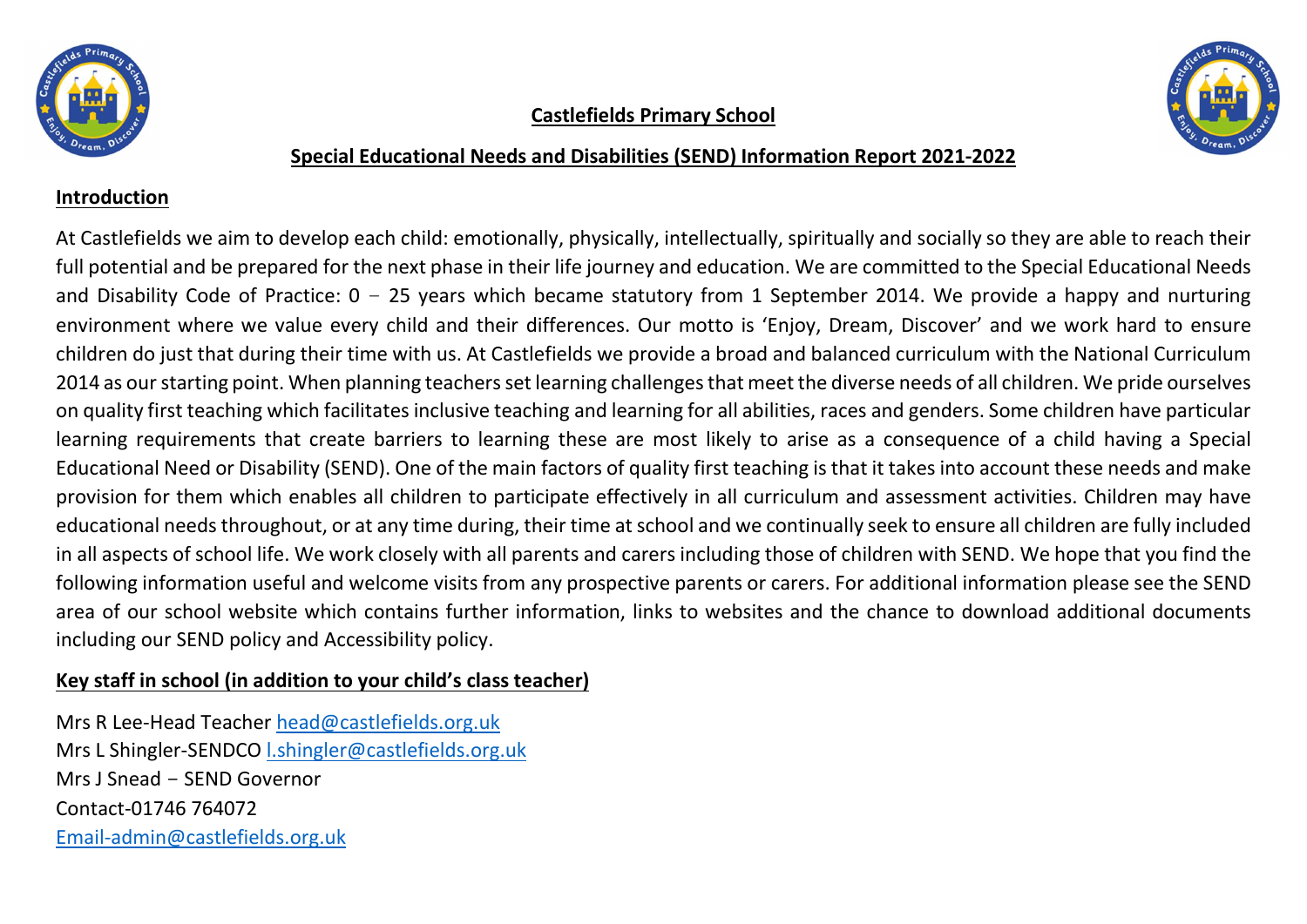### Shropshire Local Offer

As a school Castlefield's continually ensure that what we have on offer for SEND pupils is in line with the Shropshire local offer. Wider information regarding available services (including a range of leisure activities) for pupils with SEND and their families across the whole of Shropshire can be found by visiting the Shropshire Local Offer. The Local Offer brings together information about the help and support available for children and young people with special educational needs and/or disabilities and their families.

Contact – https://www.shropshire.gov.uk/the-send-local-offer/

## **Principles**

The school's approach to special educational needs and/or disabilities is based on the following principles:

- We work closely with pupils, parents, carers, teachers, teaching assistants and other relevant agencies in order to ensure the best outcome for children with SEND.
- All teachers are teachers of pupils with special educational needs and/or disabilities and work hard to ensure that the needs of all pupils are met.
- We endeavour to identify children's needs as quickly as possible and use a graduated (assess, plan, do, review) approach to ensure that the pupil is making the expected progress.
- To enable all children to have full access to all elements of the school curriculum and school life.

#### People who support children with special educational needs and/or disabilities at Castlefields

| Question                                                 | People               | <b>Responsibilities</b>                                                                                                                                   |
|----------------------------------------------------------|----------------------|-----------------------------------------------------------------------------------------------------------------------------------------------------------|
| Who are the best<br>people to talk to<br>in school about | <b>Class Teacher</b> | He/she is responsible for:<br>Ensuring that all children have access to a good teaching and that the curriculum is adapted<br>to meet your child's needs. |
| my child?                                                |                      | Assessing the progress of children in their class and planning, delivering and reviewing any<br>additional support that your child may need.              |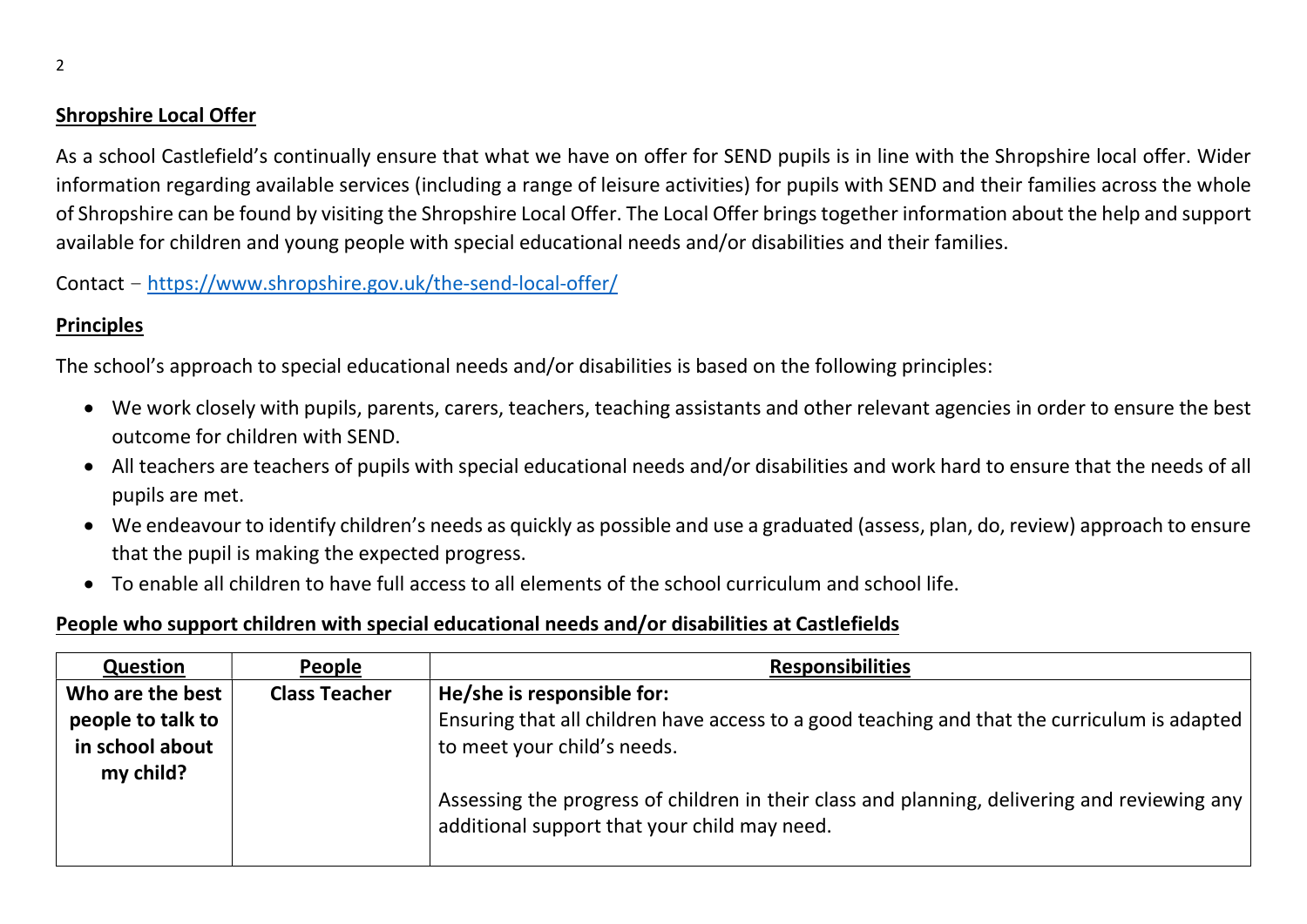| Ensuring that all members of staff involved with working with your child are aware of their<br>individual needs and what needs to be put in place to ensure that progress is being made. |  |
|------------------------------------------------------------------------------------------------------------------------------------------------------------------------------------------|--|
|                                                                                                                                                                                          |  |
|                                                                                                                                                                                          |  |
| Completing relevant paperwork for the children in their class on the SEND register.                                                                                                      |  |
| <b>SENDCO</b><br>She is responsible for:                                                                                                                                                 |  |
| <b>Mrs L Shingler</b><br>Coordinating all support for children with special educational needs and/or disabilities and                                                                    |  |
| working to ensure all children get a consistent, high quality response when it comes to<br>meeting their individual needs.                                                               |  |
| Collaborating with outside agencies that may be involved with supporting a child's learning.                                                                                             |  |
| Supporting staff so they can help children with special educational needs and/or disabilities                                                                                            |  |
| achieve their potential.                                                                                                                                                                 |  |
| Organising relevant training for members of staff.                                                                                                                                       |  |
| Ensuring that parents and carers are involved in all aspects of supporting their children's                                                                                              |  |
| learning including additional termly meetings to review and plan for the next term.                                                                                                      |  |
| <b>Head Teacher</b><br>She is responsible for:                                                                                                                                           |  |
| The day to day management of all aspects of the school including the support for children<br><b>Mrs R Lee</b>                                                                            |  |
| with special educational need and/or disabilities and ensuring that an individual child's                                                                                                |  |
| needs are met. Mrs Lee will also ensure that the governors are kept up to date about any                                                                                                 |  |
| issues relating to SEND.                                                                                                                                                                 |  |
| She is responsible for:<br><b>SEND Governor</b>                                                                                                                                          |  |
| Ensuring that the governors are kept up to date about any issues relating to SEND.<br><b>Mrs J Snead</b>                                                                                 |  |
| Carrying out learning walks to ensure that she has a good understanding of the support<br>SEND children are receiving and that it is appropriate for their needs.                        |  |

## A Graduated Response to SEND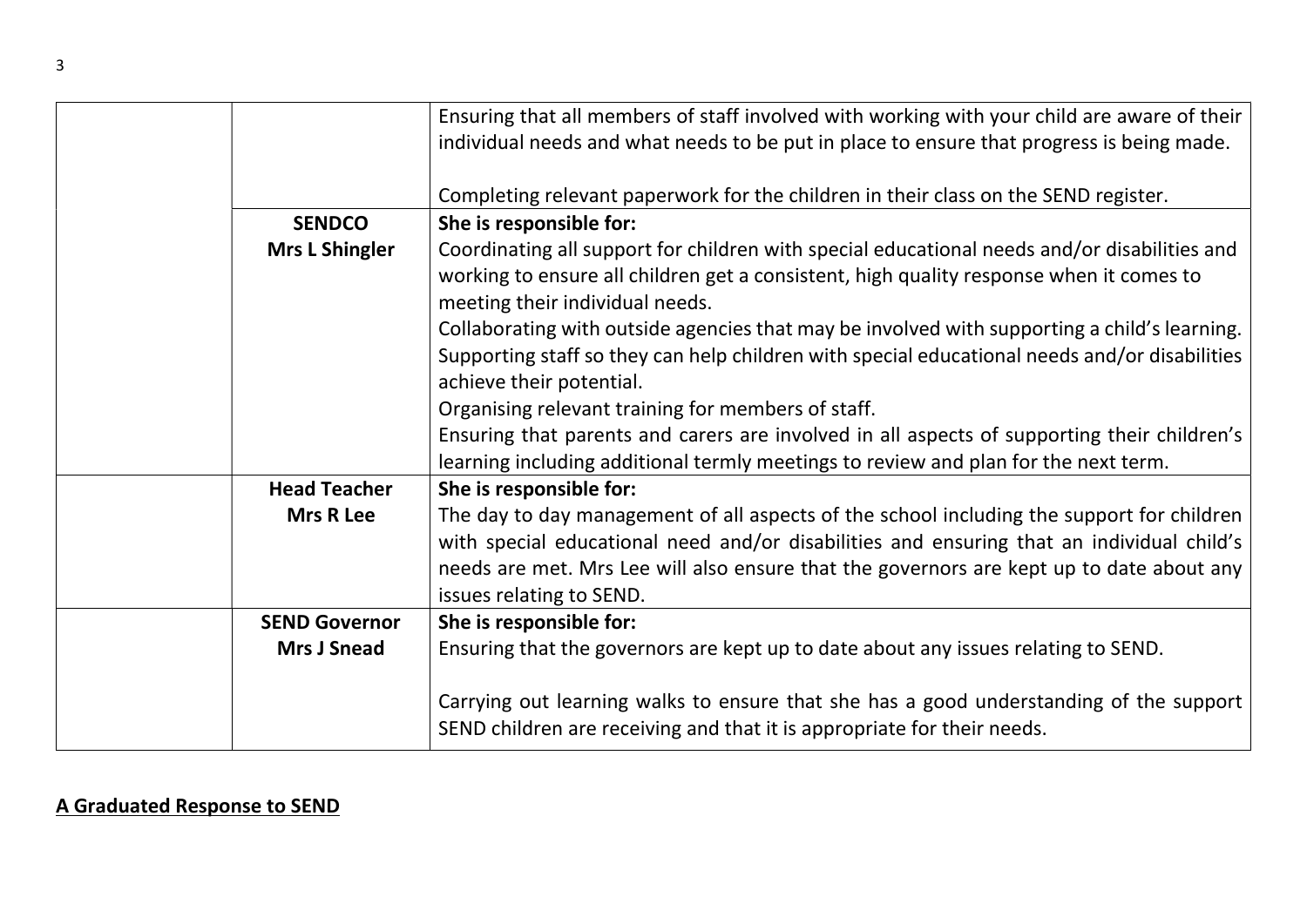At Castlefields we follow the graduated response to SEND which is a four step process consisting of assess, plan, do and review please see below for more information

#### Early Concerns

The progress made by all pupils is regularly monitored and reviewed. Initially, concerns registered by teachers, parents/carers or other agencies are addressed by appropriate differentiation within the classroom and a record is kept of strategies used. This can be then used in later discussions if concerns persist.

#### How we identify and support pupils with SEN

We believe it is important to identify a child's individual needs as quickly as possible to ensure that they receive the support they need promptly for more information please see below.

- When pupils have an identified special educational need and/or disability before they join us we work very closely with the people who already know them and use the information that is already available to identify any possible barriers to learning and consider how we can best support them in our setting.
- If you tell us that you think your child has a special educational need or disability, we will discuss this with you and assess your child accordingly. These assessments will usually take place at school. They may be done by the class teacher or SENDCO or they could be carried out by an outside agency such as the Educational Psychology team, the Learning Support team (LSAT), Woodlands or the Speech and Language team. The findings of any assessment will always be discussed and shared with you as well as the next steps in terms of the support we will be providing.
- If a member of staff feels that your child has a special educational need and/or disability this maybe because they are not making the expected progress. If this is the case, you will be told by your class teacher or the SENDCO. Assessments will then be carried out and appropriate provision will be put in place.

All pupils' attainment and achievements are monitored by their teacher who is required to provide high quality teaching and learning opportunities differentiated for individual pupils. Where a pupil is making inadequate progress or falls behind their peers, additional support will be provided under the guidance of the class teacher. Adequate progress could: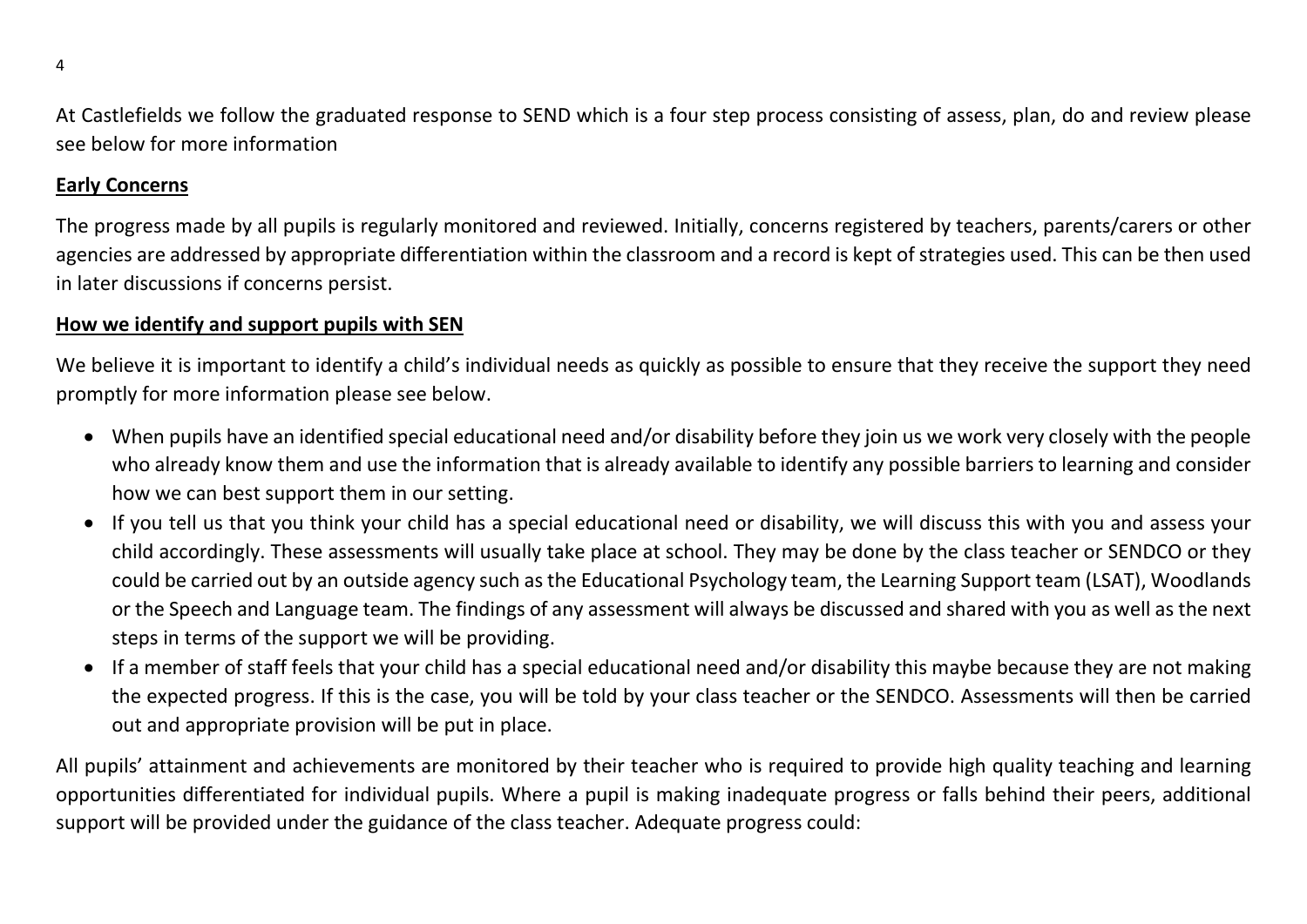- be similar to that of peers;
- match or better the pupils' previous rate of progress;
- close the attainment gap between the pupil and their peers;
- prevent the attainment gap growing wider.

Where pupils continue to make inadequate progress, despite support and high quality teaching, the class teacher will work with the SENDCO to assess if a pupil has a significant learning difficulty and agree appropriate support. In some cases, it may be necessary to seek assessment by or advice from an external professional such as a specialist teacher or educational psychologist. This will always involve discussion and agreement with the pupil's parents/carers. When considering whether a pupil has a Special Educational Need many of the following may be evident:

- Makes little or no progress even when teaching approaches are targeted particularly in a pupil's identified area of weakness;
- Shows signs of difficulty in developing literacy or mathematics skills which result in poor attainment in some curriculum areas;
- Persistent emotional or behavioural difficulties which are not amended by appropriate behaviour management strategies;
- Has sensory or physical difficulties and continues to make little or no progress despite the provision of specialist equipment;
- Has communication and /or interaction difficulties and continues to make little or no progress despite the provision of an appropriate differentiated curriculum.
- Has emotional or behavioural difficulties which substantially and regularly interfere with the pupil's own learning or that of the class groups, despite having an individualised behaviour support programme;
- Has SEND or physical needs that require additional specialist equipment or regular advice or visits by a specialist service;

• Has a communication and/or an interaction difficulty that impedes the development of social relationships and cause a substantial barrier to learning.

5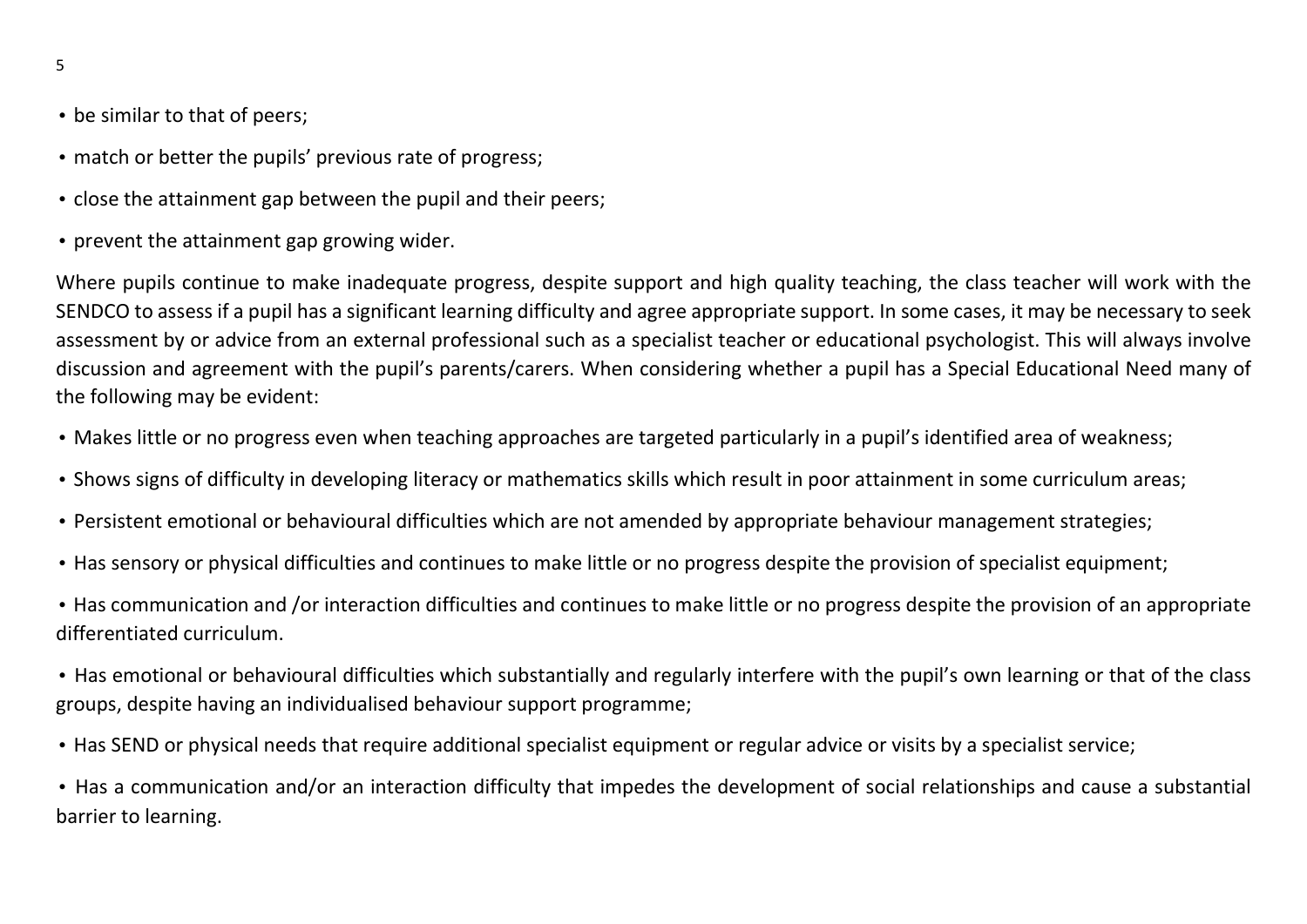#### Assess, Plan, Do and Review

Where a pupil is identified as having SEND, we will take action to support effective learning by removing barriers to learning and put effective special educational provision in place. This SEND support will take the form of a four-part cycle through which earlier decisions and actions are revisited, refined and revised with a growing understanding of the pupil's needs and of what supports the pupil in making good progress and securing good outcomes. This is known as the graduated approach – assess, plan, do, review.

For pupils with low level Special Educational Needs, the cycle of Assess, Plan, Do and Review will fit into the regular termly assessment and planning cycle for all pupils. The SEND Review Meetings are held termly and are mostly run by your child's teacher. Where necessary, other help may be sought and strategies put in place to suit the latest need. If there is sustained period of insufficient or no progress the school may decide to involve advice from specialist/external agencies, but the school would consult with parents/carers before doing this.

When a pupil has made sufficient progress in their area of need that they no longer require any provision that is different from or additional to that which is normally available as part of high quality and differentiated teaching they will no longer be seen as requiring SEN Support. At this point, through discussion and agreement with parents/carers the pupil will be removed from the schools SEN register.

| <b>Question</b>                 | <b>Answer</b>                                                                                         |
|---------------------------------|-------------------------------------------------------------------------------------------------------|
| What happens if my child has to | If your child has had school based assessments and support and the class teacher/SENDCO are still     |
| be assessed by outside          | concerned about their progress it may be decided that an assessment from an outside agency is         |
| agencies?                       | needed. It is usually at this point that it is deemed necessary to add the child to the school SEND   |
|                                 | register (this is referred to as SEND support). The outside agency will assess your child and suggest |
|                                 | additional ways in which your child could be supported in school. When a child reaches SEND           |
|                                 | support there is various paperwork that needs to be completed by the class teacher in cooperation     |
|                                 | with you and your child in order to plan appropriate provision and set targets these include: an      |
|                                 | assess, plan, do, review document, a pupil centred plan, a provision map and a one-page profile.      |
|                                 | These documents are reviewed regularly (at least termly).                                             |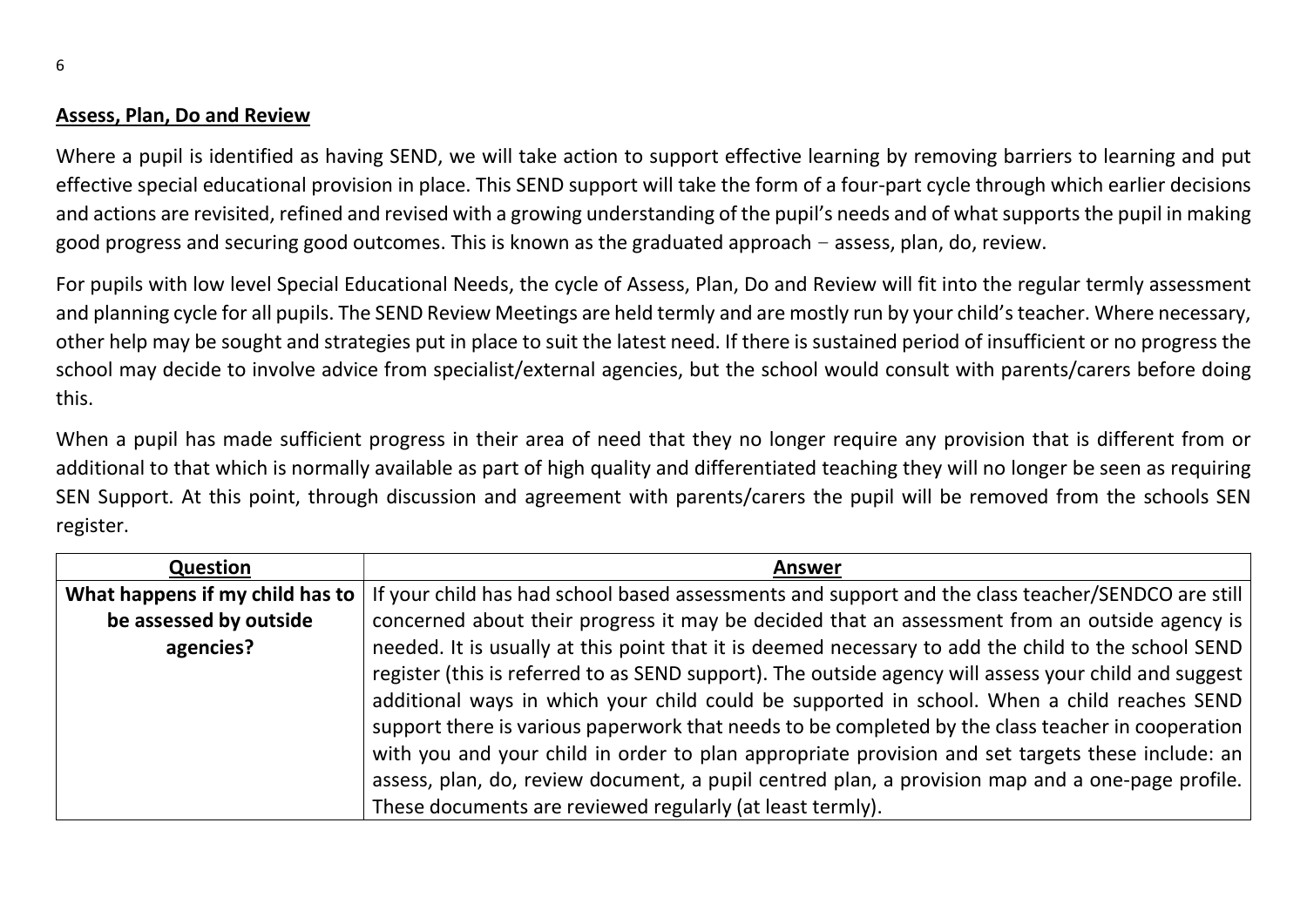| What happens if my child is | If your child still does not make the expected progress when they are on SEND support it may be        |
|-----------------------------|--------------------------------------------------------------------------------------------------------|
| placed on SEND support and  | deemed necessary to apply for additional funding through the graduated support pathway (GSP). If       |
| still doesn't make expected | successful, this provides schools with the opportunity to explore different ways to best support your  |
| progress?                   | child. This top up funding is meant for short term interventions and support and will be reviewed      |
|                             | at least yearly. In some cases it may be deemed necessary to apply for a statutory assessment. A       |
|                             | statutory assessment is when a child has a variety of physical and academic assessments to see if      |
|                             | they would benefit from additional support to further enhance the support they already receive. If     |
|                             | you and the school decide to go ahead with this statutory assessment, it can take up to 26 weeks.      |
| What happens after the      | If, following the statutory assessment, it is decided that your child would benefit from additional    |
| statutory assessment?       | support then an Education, Health, Care Plan (EHCP) will be written. This document is centred on       |
|                             | your child and provides everyone involved with working with your child additional strategies to best   |
|                             | support your child. The EHCP also includes targets that your child is working towards. These targets   |
|                             | are reviewed annually in a meeting between parents, the school and any relevant outside agencies.      |
|                             | The review can happen at any point during the year if it is deemed necessary. Parents, carers and      |
|                             | indeed the pupils themselves are an extremely important part of the review process. (Please note       |
|                             | if a child is in Nursery or Reception and have an EHCP then 6 monthly reviews will also take place).   |
|                             | If an EHCP application is denied we could still apply for additional funding via the graduated support |
|                             | pathway which was mentioned above.                                                                     |

### How we consult with parents and carers of children with Special Educational Needs and/or Disabilities

- Termly meetings with parents and carers to discuss progress and complete relevant paperwork/reviews.
- Parents and carers are encouraged to come into school and talk to us if they have any concerns.
- We arrange for parents and carers to meet with outside agencies at school.
- Outside agency reports are shared with parents and carers and they are able to come in and discuss them if they so wish.
- The school website signposts parents and carers to where they can receive additional information and support.
- We have discussed and developed relevant documents alongside parents and carers of children with SEND.
- When a child is in care, the carers are accorded the same rights and responsibilities as parents.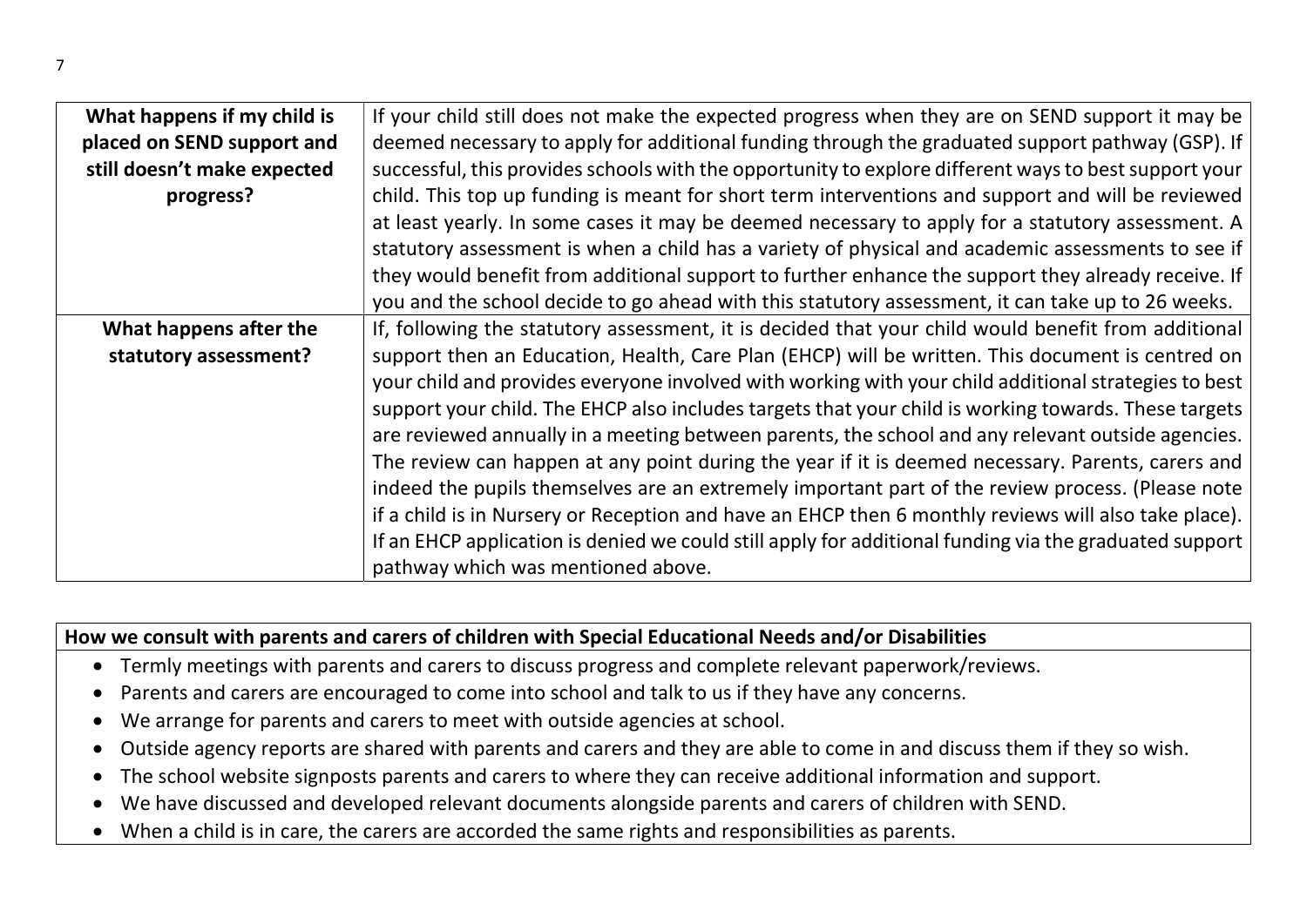#### How we consult with pupils with Special Educational Needs and/or Disabilities

- Children are involved in completing paperwork relating to them in particular the, child friendly, one-page profile. They are also involved with target setting. The pupil voice is very important.
- We have school council to ensure the voice of the child is heard.
- Our PSHE work provides children with time to think and speak.
- Where appropriate children are consulted on how they feel they learn best.
- As and when appropriate children are provided with the opportunity to take part in review meetings.
- SENDCO and SEND Governor conduct learning walks and conduct pupil interviews.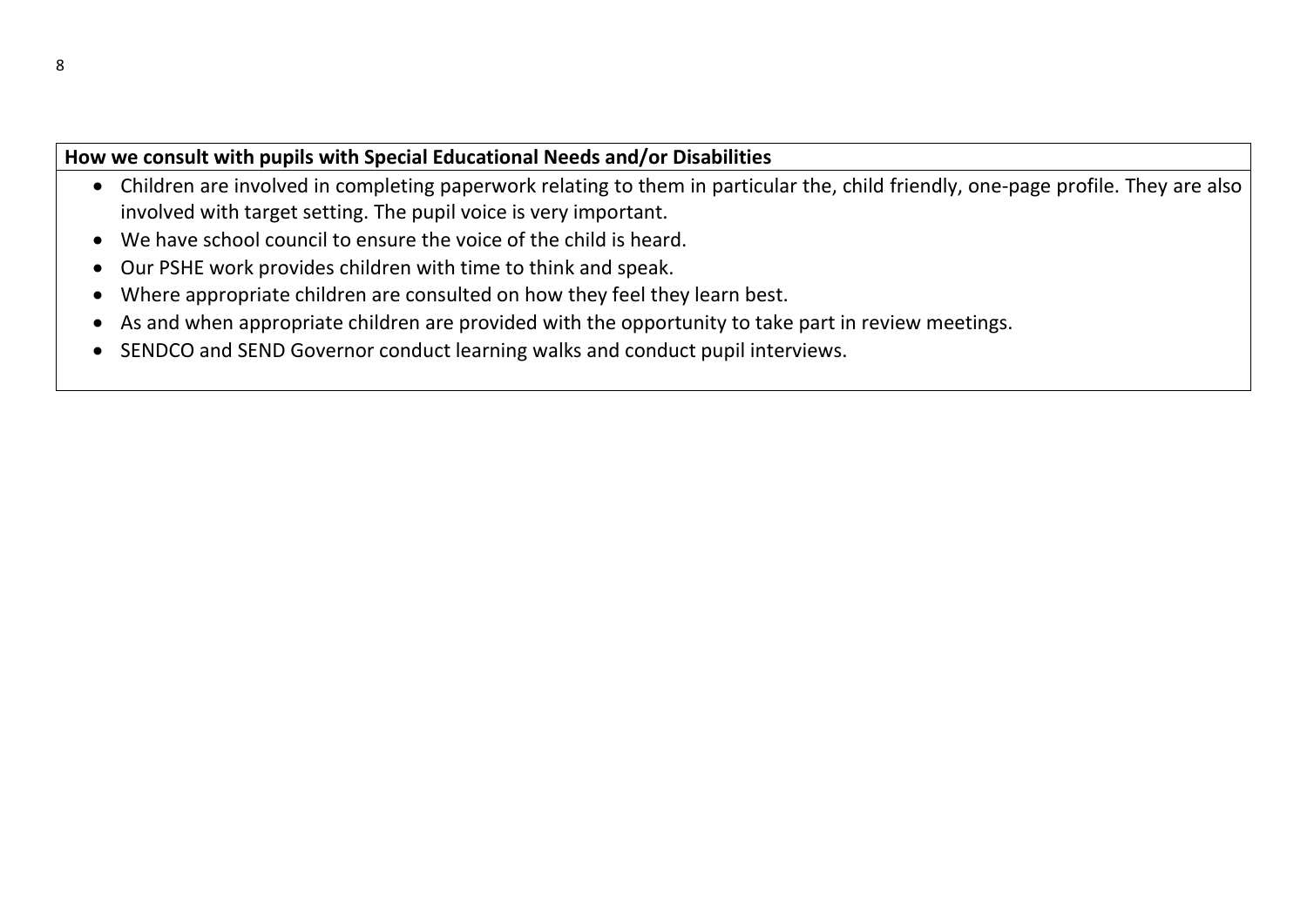#### Ē How we support our pupils at time of transition

We recognise that transitions can be difficult for a child with SEND and take steps to ensure that any transition is a smooth as possible. If your child is moving to another school:

- We will contact the school SENDCO and ensure he/she knows about any special arrangements or support that your child needs.
- We will make sure that all records about your child are passed on as soon as possible.

### From nursery to the Reception class

- In EYFS Nursery and Reception work closely together to ensure a smooth transition.
- There are various opportunities for Nursery children to visit Reception before they begin school.
- Meetings with parents/carers, the Nursery teacher, Reception teacher and SENDCO are arranged as and when necessary.
- The Nursery and Reception teacher work closely including when it comes to passing on paperwork and other relevant information.

#### From class to class within school

- Children have the opportunity to have a taster session in their new class.
- Teachers meet to discuss all children and pass on any relevant documents and information such as one page profiles.
- Progress data is shared with the next class teacher.

### Transfer to secondary school

- We are lucky to have close links with both of the local secondary schools and children have various opportunities to visit for a range of activities during KS2.
- Teachers from the secondary schools visit the pupils at Castlefields.
- Children have taster days at their secondary schools with additional days available if deemed necessary.
- Information is shared with the secondary schools.
- Additional transition visits for children who need them (including children on the SEND register) are available.

How we adapt our curriculum and learning environment to include pupils with Special Educational Needs and/or Disabilities

- We have an up to date accessibility plan which is reviewed regularly.
- Resources are available to support children such as writing slopes, wobble cushions and pencil grips.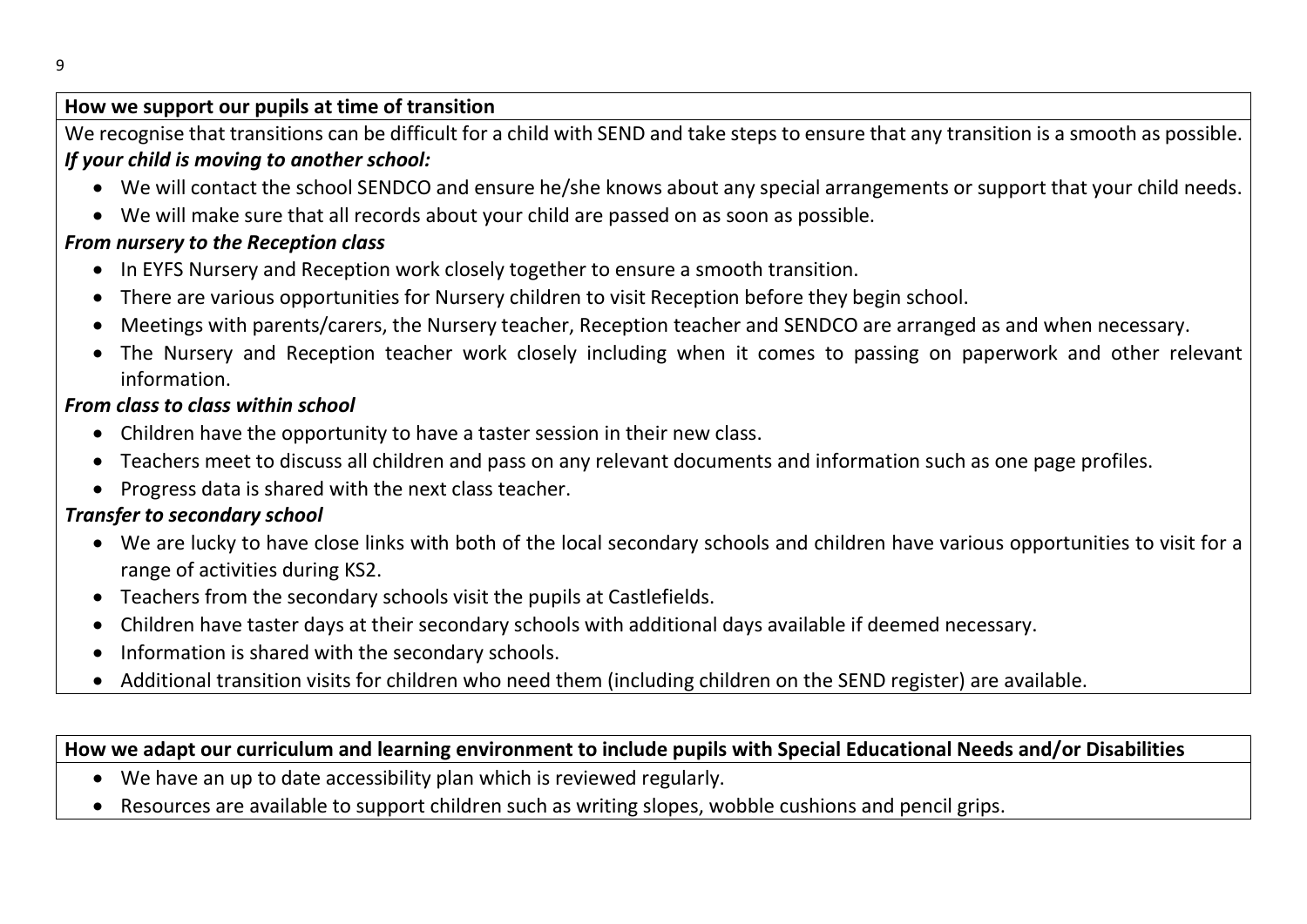- Teaching assistants support children with Special Educational Needs and/or Disabilities either on a one to one basis or as part of a small group.
- Advice from outside agencies is followed carefully and we purchase resources and follow programmes that are recommended by them.

#### Our provision for pupils with SEND

Pupils with Special Educational Needs and Disability will include those pupils with additional needs who require specific interventions to support learning or special accommodation for physical disability. Pupils who come within the remit of the school's SEND policy are those pupils who have one or more of the following:

| <b>Communication and Interaction</b>                                                | <b>Cognition and Learning</b>                                                                                                                                                             | Social, Emotional and                                                                                                                                                                           | Sensory and/or                                                                                                                                                                                                          |
|-------------------------------------------------------------------------------------|-------------------------------------------------------------------------------------------------------------------------------------------------------------------------------------------|-------------------------------------------------------------------------------------------------------------------------------------------------------------------------------------------------|-------------------------------------------------------------------------------------------------------------------------------------------------------------------------------------------------------------------------|
|                                                                                     |                                                                                                                                                                                           | <b>Mental Health</b><br><b>Difficulties</b>                                                                                                                                                     | <b>Physical Needs</b>                                                                                                                                                                                                   |
| Specific Language<br>Impairment (SLI)<br><b>Autistic Spectrum Disorder</b><br>(ASD) | Moderate Learning Difficulties (MLD)<br>Severe Learning Difficulties (SLD)<br>$\bullet$<br>Profound and Multiple Learning<br>Difficulties (PMLD)<br>Specific Learning Difficulties (SpLD) | Anxiety<br>$\bullet$<br>Depression<br>Withdrawal<br><b>Attention Deficit</b><br><b>Hyperactivity</b><br>Disorder (ADHD)<br><b>Attention Deficit</b><br>Disorder (ADD)<br>Attachment<br>Disorder | Sensory and/or<br><b>Physical Needs</b><br>Visual<br>$\bullet$<br>Impairment (VI)<br><b>Hearing</b><br>$\bullet$<br>Impairment (HI)<br>Multi-sensory<br>$\bullet$<br>Impairment<br>(MSI)<br>Physical<br>Impairment (PI) |

#### Communication and Interaction

1. Speech, Language and Communication Needs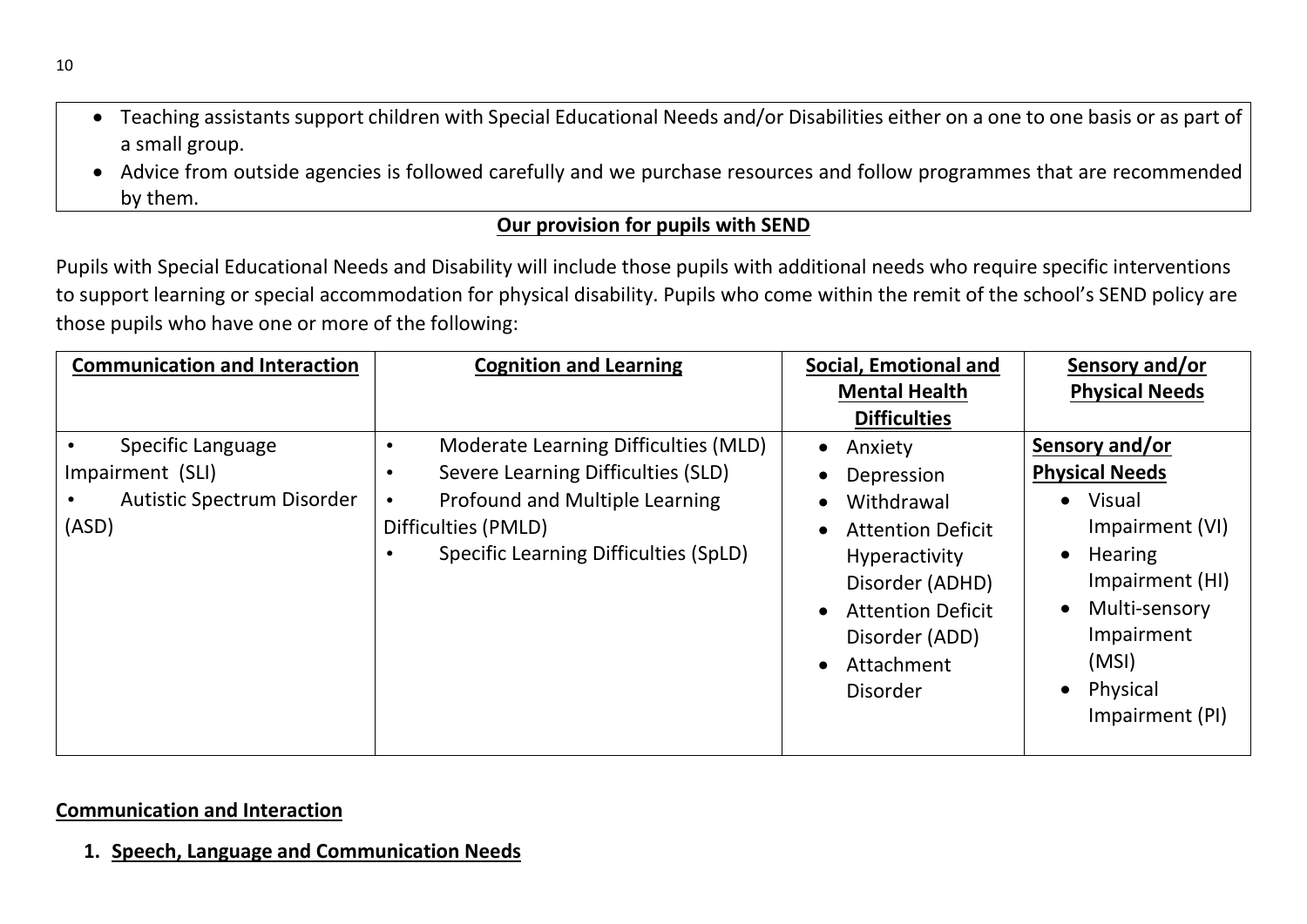| How we identify needs, assess and review                                                                                                                                                                                                                                                                                                                                                                                                                                                                                                                                                                                                                                                                                        | How we adapt teaching to ensure access                                                                                                                                                                                                                                                                                                                                                                                                                                                                                                                                                                                                                                                                                                                                                                                                                        | How we provide support and intervention                                                                                                                                                                                                                                              |
|---------------------------------------------------------------------------------------------------------------------------------------------------------------------------------------------------------------------------------------------------------------------------------------------------------------------------------------------------------------------------------------------------------------------------------------------------------------------------------------------------------------------------------------------------------------------------------------------------------------------------------------------------------------------------------------------------------------------------------|---------------------------------------------------------------------------------------------------------------------------------------------------------------------------------------------------------------------------------------------------------------------------------------------------------------------------------------------------------------------------------------------------------------------------------------------------------------------------------------------------------------------------------------------------------------------------------------------------------------------------------------------------------------------------------------------------------------------------------------------------------------------------------------------------------------------------------------------------------------|--------------------------------------------------------------------------------------------------------------------------------------------------------------------------------------------------------------------------------------------------------------------------------------|
| progress                                                                                                                                                                                                                                                                                                                                                                                                                                                                                                                                                                                                                                                                                                                        | to the curriculum                                                                                                                                                                                                                                                                                                                                                                                                                                                                                                                                                                                                                                                                                                                                                                                                                                             | for those with identified needs                                                                                                                                                                                                                                                      |
| • On visits to nursery we discover if a<br>already had<br>child<br>has<br>any<br>with Speech<br>involvement<br>and<br>Language Therapy (SaLT) or if the<br>parent/carer has any concerns.<br>We observe children at different<br>points during the school day.<br>Look at the progress the child is<br>making particularly in terms of the<br>development matters stages of<br>development.<br>Assess the impact speech, language<br>and communication needs<br>are<br>having on other areas of the<br>curriculum and indeed the child's<br>well-being.<br>Refer a child to SaLT in order to<br>receive expert advice.<br>Review progress through a speech<br>and language programme following<br>guidance from outside agency. | • Follow advice from outside agencies.<br>Put in place appropriately trained<br>$\bullet$<br>teaching assistants to run speech and<br>language sessions.<br>• Ensure we have relevant and<br>effective resources to support a<br>child.<br><b>Receptive language issues</b><br>• Ensure instructions are simple and<br>clear.<br>Put support in place to ensure that<br>children<br>understand<br>what<br>is<br>expected of them.<br><b>Expressive language issues</b><br>• Provide activities which encourage<br>expressive language development.<br>Ensure children have support from<br>experienced members of staff where<br>necessary.<br><b>Articulation of sounds issues</b><br>Children may have specific speech and<br>language programmes to follow. These will<br>be administered by an experienced<br>member of staff as part of a small group or | Refer children to the speech and<br>language service for support and<br>advice.<br>Provide<br>trained/experienced<br>of<br>staff<br>members<br>to<br>run<br>interventions.<br>Regular feedback is provided to<br>parents/carers with suggestions<br>about how they can help at home. |
|                                                                                                                                                                                                                                                                                                                                                                                                                                                                                                                                                                                                                                                                                                                                 | one to one.                                                                                                                                                                                                                                                                                                                                                                                                                                                                                                                                                                                                                                                                                                                                                                                                                                                   |                                                                                                                                                                                                                                                                                      |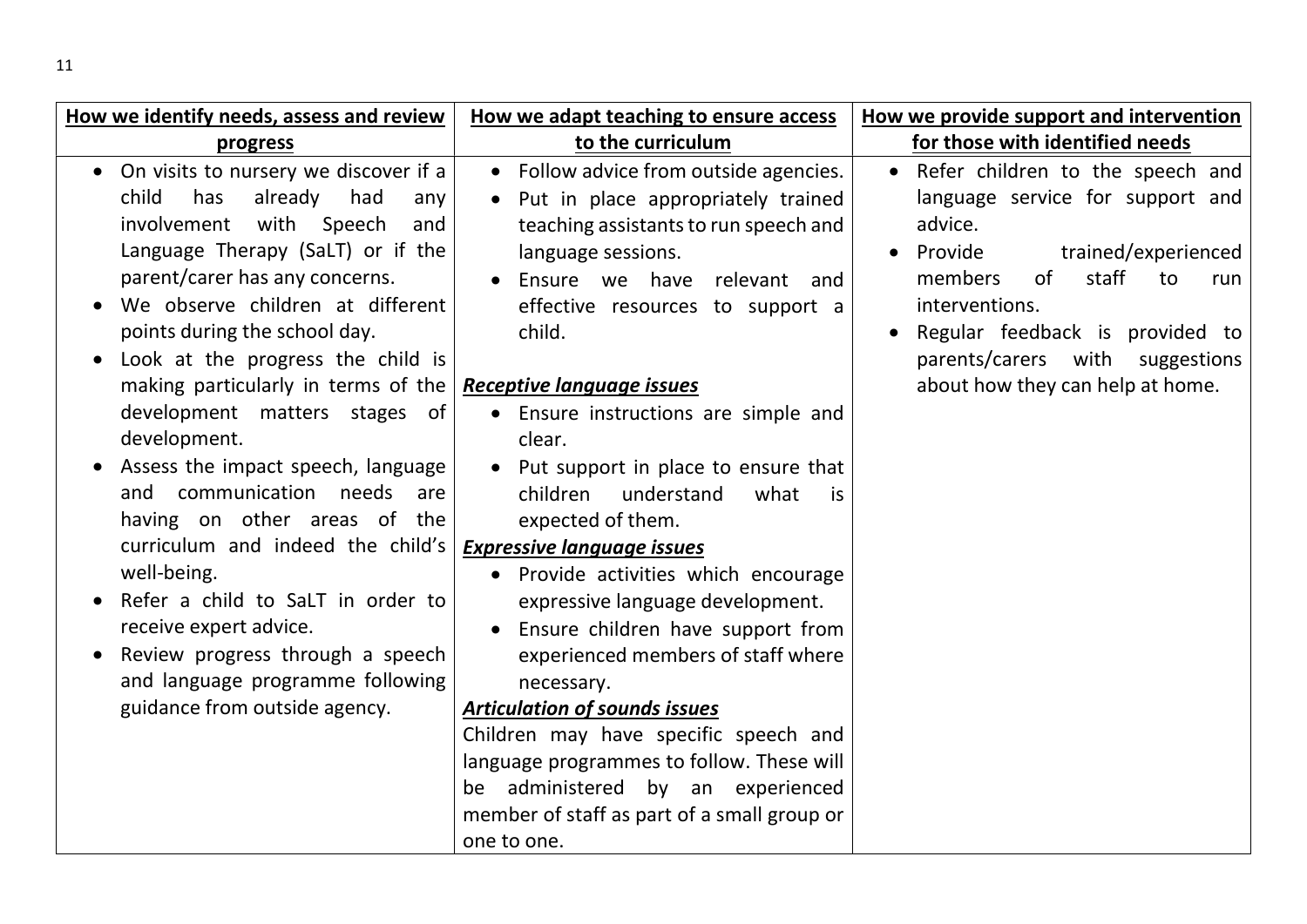# 2. Autistic Spectrum Disorder/Condition (ASD)

| How we identify needs, assess and review                                                                                                                                                                                                                                                                                                                                                                                                                                                                                                                                                                                                                                                                                                                                                                                                                                                                 | How we adapt teaching to ensure access                                                                                                                                                                                                                                                                                                                                                                      | How we provide support and intervention                                                                                                                                                                                                               |
|----------------------------------------------------------------------------------------------------------------------------------------------------------------------------------------------------------------------------------------------------------------------------------------------------------------------------------------------------------------------------------------------------------------------------------------------------------------------------------------------------------------------------------------------------------------------------------------------------------------------------------------------------------------------------------------------------------------------------------------------------------------------------------------------------------------------------------------------------------------------------------------------------------|-------------------------------------------------------------------------------------------------------------------------------------------------------------------------------------------------------------------------------------------------------------------------------------------------------------------------------------------------------------------------------------------------------------|-------------------------------------------------------------------------------------------------------------------------------------------------------------------------------------------------------------------------------------------------------|
| progress                                                                                                                                                                                                                                                                                                                                                                                                                                                                                                                                                                                                                                                                                                                                                                                                                                                                                                 | to the curriculum                                                                                                                                                                                                                                                                                                                                                                                           | for those with identified needs                                                                                                                                                                                                                       |
| On visits to nursery we discover if a<br>$\bullet$<br>child<br>has<br>already<br>had<br>any<br>involvement with outside agencies or<br>if the parent/carer has any concerns.<br>We observe children at different<br>points during the school day.<br>We look at the progress the child is<br>making and if progress is not being<br>made then a decision will be made<br>relating to whether or not a referral<br>is needed to outside agencies such as<br>Bee-U (formally CAMHS) or if an Early<br>Help Assessment is needed.<br>Assess and track progress through<br>the national curriculum and identify<br>any barriers to learning.<br>Build a relationship with the child<br>understand<br>patterns<br>and<br>0f<br>behaviour or specific needs and how<br>best to respond to these.<br>Provide the child with an assess,<br>plan, do, review document, pupil<br>centred plan, provision map and a | Make necessary changes to the<br>$\bullet$<br>curriculum/style of teaching in order<br>to ensure that all individuals are<br>catered for.<br>• Provide additional time and support<br>to ensure that children can make<br>sense of different situations. Where<br>necessary this could be supported<br>with the use of social stories.<br>Allow children to have time away<br>from the classroom if needed. | Approach Woodlands Outreach or<br>other relevant outside agencies for<br>advice and support.<br>Provide<br>regular<br>feedback<br>to<br>$\bullet$<br>parents/carers and give them ways in<br>which they can help best support<br>their child at home. |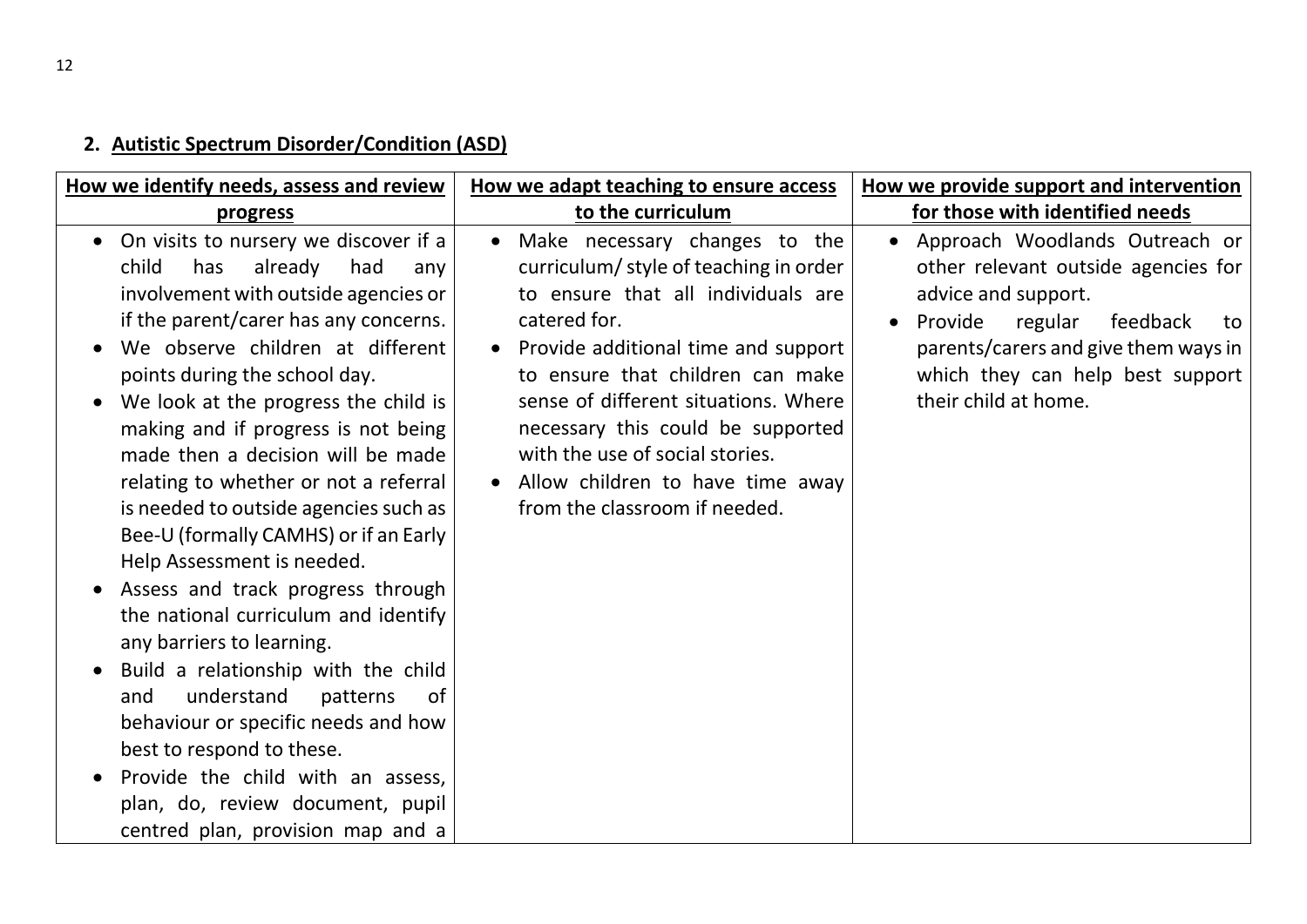| one-page profile which can be<br>reviewed termly. |  |
|---------------------------------------------------|--|
| • Parents can also refer their child for          |  |
| an ASD assessment by visiting their               |  |
| GP.                                               |  |

## Cognition and Learning

## 1. General/ Moderate Learning Difficulties

| How we identify needs, assess and review                                                                                                                                                                                                                                                                                                                                                                                                                                | How we adapt teaching to ensure access                                                                                                                                                                                                                                                                                                                                | How we provide support and intervention                                                                                                                                                                                                                                                  |
|-------------------------------------------------------------------------------------------------------------------------------------------------------------------------------------------------------------------------------------------------------------------------------------------------------------------------------------------------------------------------------------------------------------------------------------------------------------------------|-----------------------------------------------------------------------------------------------------------------------------------------------------------------------------------------------------------------------------------------------------------------------------------------------------------------------------------------------------------------------|------------------------------------------------------------------------------------------------------------------------------------------------------------------------------------------------------------------------------------------------------------------------------------------|
| <u>progress</u>                                                                                                                                                                                                                                                                                                                                                                                                                                                         | to the curriculum                                                                                                                                                                                                                                                                                                                                                     | for those with identified needs                                                                                                                                                                                                                                                          |
| On visits to nursery we find out if a<br>child has had any involvement with<br>outside<br>if<br>agencies<br>the<br><b>or</b><br>parents/carers have any concerns.<br>We observe children in class and at<br>different times of the day such as at<br>playtime or lunchtime.<br>We look at the progress the child is<br>making and if progress is not being<br>made then a referral to the LSAT<br>might be made in order to receive<br>additional support and guidance. | Adapting to children's needs by using<br>different approaches to teaching and<br>learning.<br>Differentiating the work that we are<br>doing in class.<br>Providing one to one or small group<br>support from the teacher or teaching<br>assistant.<br>Having children in target groups<br>within the class.<br>Providing children<br><b>SMART</b><br>with<br>targets. | • Follow advice from outside agencies.<br>Provide resources that will support<br>children in their learning.<br>Support children with additional<br>adult support in class.<br>Provide feedback to parents/carers<br>on how they can be supporting their<br>child's development at home. |

2. Specific Learning Difficulties e.g. Dyslexia, Dyscalculia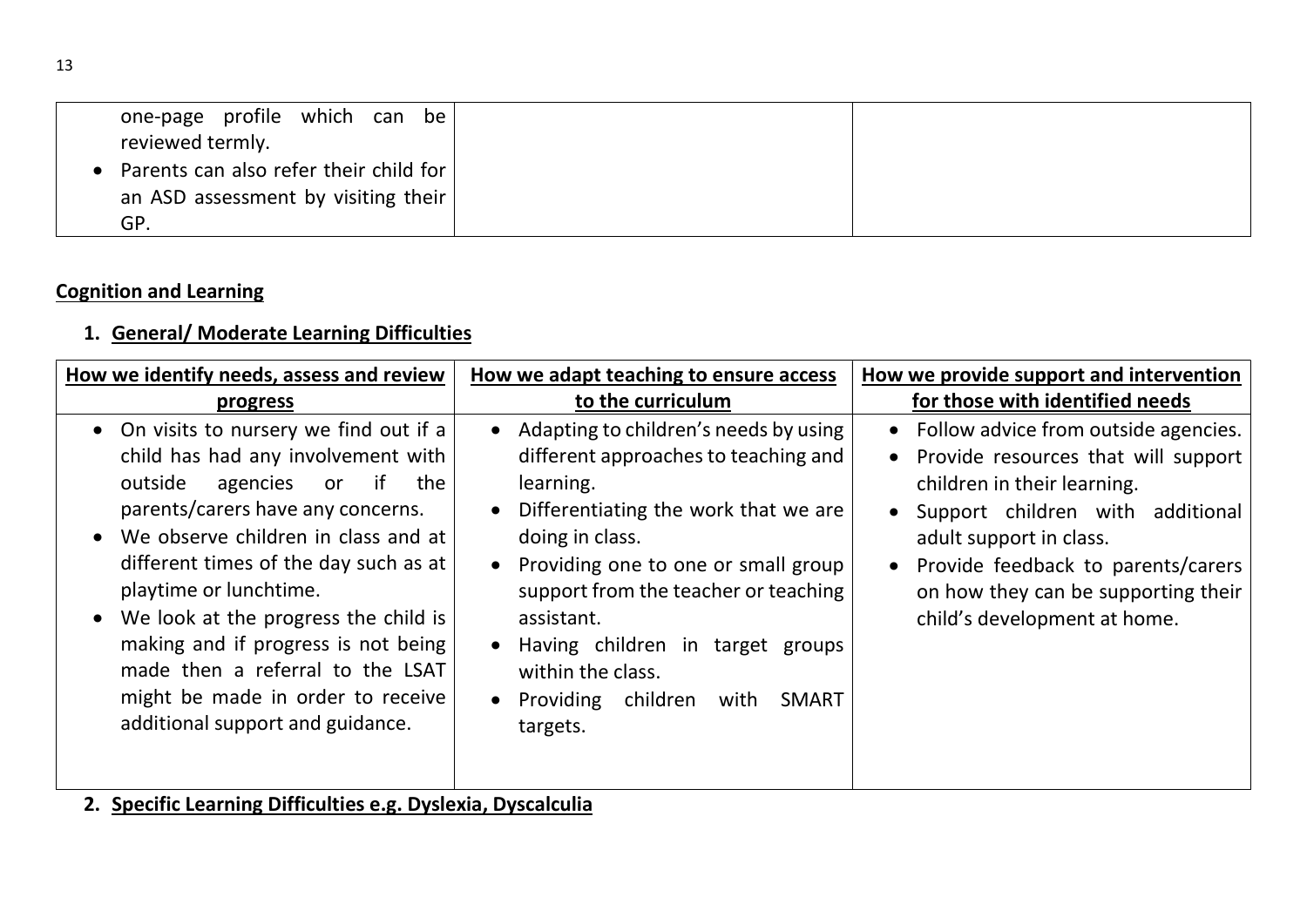| How we identify needs, assess and review                                                                                                                                                                                                                                                                                                                                                                                                                                                                                            | How we adapt teaching to ensure access                                                                                                                                                                                                                                                                                                                                                                                                                                                                                            | How we provide support and intervention                                                                                                                                                                                                                                                                                                 |
|-------------------------------------------------------------------------------------------------------------------------------------------------------------------------------------------------------------------------------------------------------------------------------------------------------------------------------------------------------------------------------------------------------------------------------------------------------------------------------------------------------------------------------------|-----------------------------------------------------------------------------------------------------------------------------------------------------------------------------------------------------------------------------------------------------------------------------------------------------------------------------------------------------------------------------------------------------------------------------------------------------------------------------------------------------------------------------------|-----------------------------------------------------------------------------------------------------------------------------------------------------------------------------------------------------------------------------------------------------------------------------------------------------------------------------------------|
| <b>progress</b>                                                                                                                                                                                                                                                                                                                                                                                                                                                                                                                     | to the curriculum                                                                                                                                                                                                                                                                                                                                                                                                                                                                                                                 | for those with identified needs                                                                                                                                                                                                                                                                                                         |
| • On visits to nursery we find out if a<br>child has had any involvement with<br>outside<br>if the<br>agencies or<br>parents/carers have any concerns.<br>We observe children in class and at<br>different times of the day such as at<br>playtime or lunchtime.<br>Analyse phonic screening test.<br>Look at progress the child is making<br>and identify any potential barriers to<br>learning. If progress is not being<br>made, a referral to the LSAT might be<br>made in order to receive additional<br>support and guidance. | • Follow any advice provided<br>by<br>outside agencies.<br>Adapting to children's needs by using<br>different approaches to teaching and<br>learning.<br>Differentiating work that we are<br>doing in class.<br>Providing one to one or small group<br>support from the teacher or teaching<br>assistant.<br>Having children in target groups<br>within the class.<br>Providing children with SMART<br>(Specific, Measurable, Achievable,<br>Relevant, Timely) targets.<br>Provide resources in the class to<br>support learning. | • Observations by outside agencies<br>such as the LSAT to provide advice on<br>how best to respond to a child's<br>learning style.<br>Providing advice and support for<br>parents by recommending resources<br>that can be used at home.<br>Provide feedback to parents/carers<br>on how they can be supporting their<br>child at home. |

## Social, Mental and Emotional Health:

| How we identify needs, assess and review                                      | How we adapt teaching to ensure access                        | How we provide support and intervention                                         |
|-------------------------------------------------------------------------------|---------------------------------------------------------------|---------------------------------------------------------------------------------|
| progress                                                                      | to the curriculum                                             | for those with identified needs                                                 |
| • On visits to nursery we find out if a<br>child has had any involvement with | Develop a personalised approach to<br>learning for the child. | Involvement from outside agencies<br>as and when appropriate e.g.<br>Woodlands. |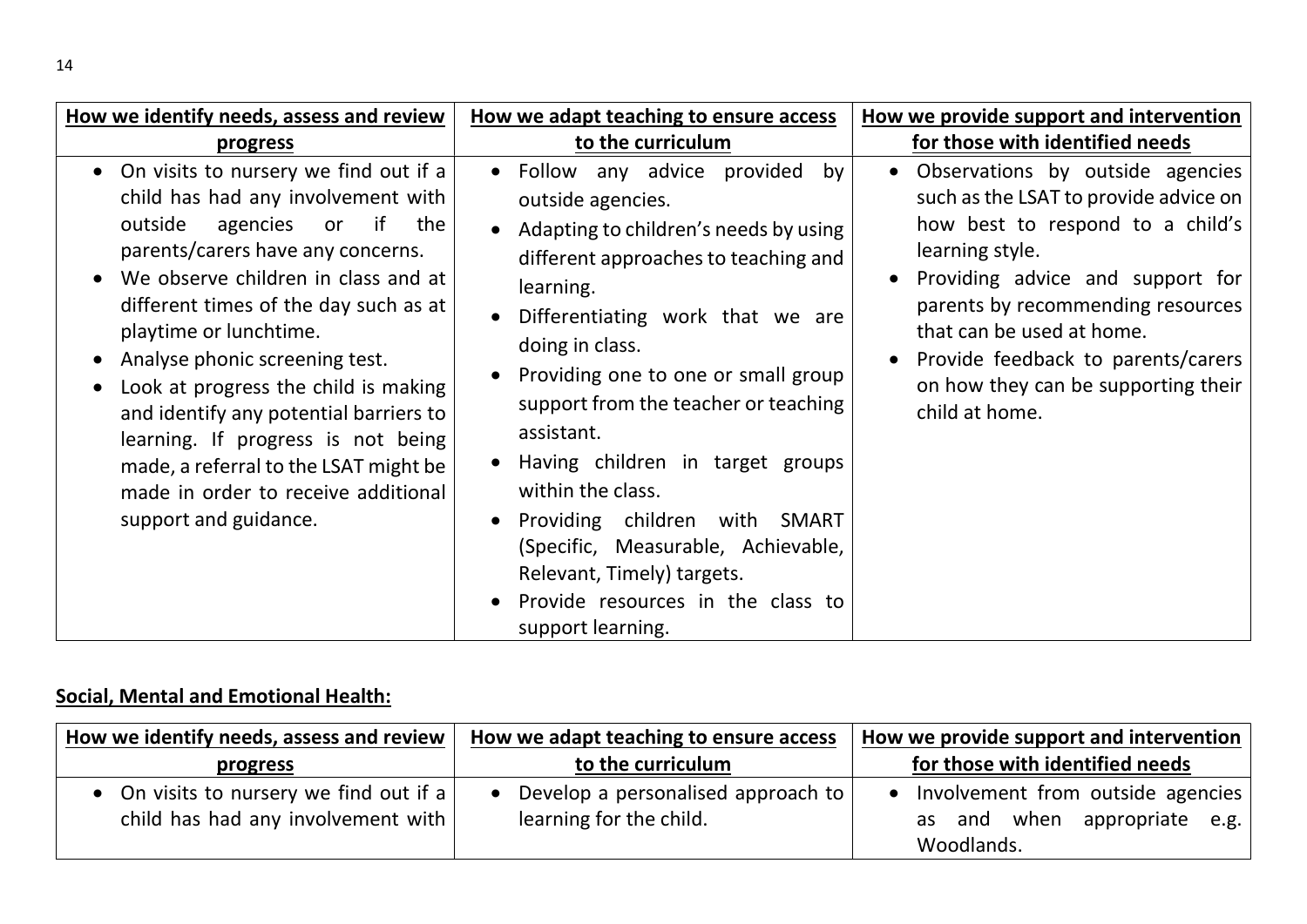| outside<br>the<br>if<br>agencies<br>or<br>parents/carers have any concerns.<br>We observe children in class and at<br>different times of the day such as at<br>playtime or lunchtime.<br>• We look at the progress the child is<br>making and if progress is not being<br>made then a referral to the LSAT or<br>Educational Psychologist might be<br>made in order to receive additional<br>support and guidance. | Provide them with support and have<br>$\bullet$<br>a key adult in school who they know<br>they can go to.<br>Develop resources to support the<br>$\bullet$<br>needs of the children.<br>Have a plan/strategy if a child needs<br>$\bullet$<br>remove themselves<br>from a<br>to.<br>situation and calm down. | • Advice from Early Help.<br>• Designated safe guarding officers.<br>• Supporting the whole family with<br>outside agencies e.g. bereavement<br>counselling.<br>$\bullet$ Staff<br>different<br>trained<br>in<br>interventions such as 'No Worries' |
|--------------------------------------------------------------------------------------------------------------------------------------------------------------------------------------------------------------------------------------------------------------------------------------------------------------------------------------------------------------------------------------------------------------------|--------------------------------------------------------------------------------------------------------------------------------------------------------------------------------------------------------------------------------------------------------------------------------------------------------------|-----------------------------------------------------------------------------------------------------------------------------------------------------------------------------------------------------------------------------------------------------|
|--------------------------------------------------------------------------------------------------------------------------------------------------------------------------------------------------------------------------------------------------------------------------------------------------------------------------------------------------------------------------------------------------------------------|--------------------------------------------------------------------------------------------------------------------------------------------------------------------------------------------------------------------------------------------------------------------------------------------------------------|-----------------------------------------------------------------------------------------------------------------------------------------------------------------------------------------------------------------------------------------------------|

# Sensory and/or Physical:

# 1. Hearing Impaired

| How we identify needs, assess and review                                                                                                                                                                                                                           | How we adapt teaching to ensure access                                                                                                                                                                                                                               | How we provide support and intervention                                                                                   |
|--------------------------------------------------------------------------------------------------------------------------------------------------------------------------------------------------------------------------------------------------------------------|----------------------------------------------------------------------------------------------------------------------------------------------------------------------------------------------------------------------------------------------------------------------|---------------------------------------------------------------------------------------------------------------------------|
| progress                                                                                                                                                                                                                                                           | to the curriculum                                                                                                                                                                                                                                                    | for those with identified needs                                                                                           |
| • On visits to nursery we find out if a<br>child has had any involvement with<br>outside<br>agencies or if<br>the<br>parents/carers have any concerns.<br>• We observe children in class and at<br>different times of the day such as at<br>playtime or lunchtime. | • Children will sit closer to the teacher<br>particularly<br>during<br>lesson<br>introductions.<br>Ensure the child is looking at you<br>$\bullet$<br>before talking to them or say their<br>name before talking to them.<br>We are aware of the impact<br>$\bullet$ | guidance<br>• Follow<br>from<br>hearing<br>impairment services.<br>Some staff members have<br>been<br>trained in Makaton. |
| • Children will have a hearing test in                                                                                                                                                                                                                             | background noise can have on a                                                                                                                                                                                                                                       |                                                                                                                           |
| Reception.                                                                                                                                                                                                                                                         | child's hearing in different situations.                                                                                                                                                                                                                             |                                                                                                                           |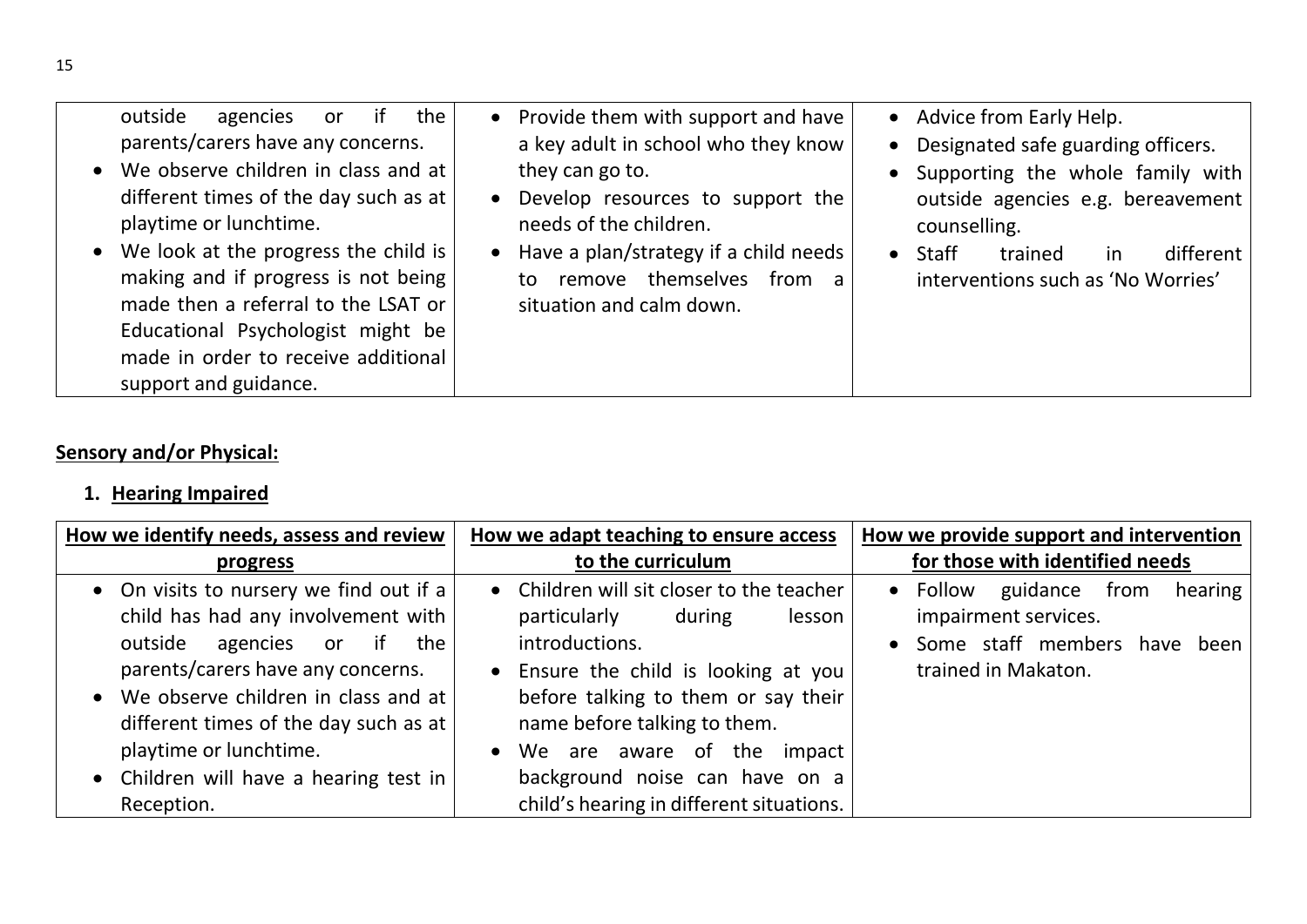| • Contact with parents/carers if we<br>feel there is a problem and ask them $ $<br>to take their child for a hearing test. | • Teacher assistant support may be<br>necessary in order for the child to<br>have instructions repeated. |
|----------------------------------------------------------------------------------------------------------------------------|----------------------------------------------------------------------------------------------------------|
|                                                                                                                            | Written instructions as and when<br>appropriate in order to develop                                      |
|                                                                                                                            | independence.                                                                                            |

# 2. Visually Impaired

| How we identify needs, assess and review                                                                                                                                                                                                                                                                                                                                                                                                                                                                    | How we adapt teaching to ensure access                                                                                                                                                                                                                                                        | How we provide support and intervention                                                      |
|-------------------------------------------------------------------------------------------------------------------------------------------------------------------------------------------------------------------------------------------------------------------------------------------------------------------------------------------------------------------------------------------------------------------------------------------------------------------------------------------------------------|-----------------------------------------------------------------------------------------------------------------------------------------------------------------------------------------------------------------------------------------------------------------------------------------------|----------------------------------------------------------------------------------------------|
| <u>progress</u>                                                                                                                                                                                                                                                                                                                                                                                                                                                                                             | to the curriculum                                                                                                                                                                                                                                                                             | for those with identified needs                                                              |
| On visits to nursery we find out if a<br>child has had any involvement with<br>if<br>outside<br>the<br>agencies<br><b>or</b><br>parents/carers have any concerns.<br>We observe children in class and at<br>different times of the day such as at<br>playtime or lunchtime.<br>Children will have a sight test in<br>Reception.<br>Contact with parents/carers if we<br>feel there is a problem and ask them<br>to take their child for an eye test.<br>Refer child to sensory inclusion if<br>appropriate. | Ensure children who need glasses are<br>$\bullet$<br>wearing them as and when they<br>should be.<br>Ensure that children are sitting in an<br>appropriate place in the classroom.<br>If suggested by outside agencies<br>$\bullet$<br>provide work in a suitable style,<br>colour, print etc. | • Gain advice from outside agencies.<br>• Adapt the learning environment<br>where necessary. |

## 3. Physical Difficulties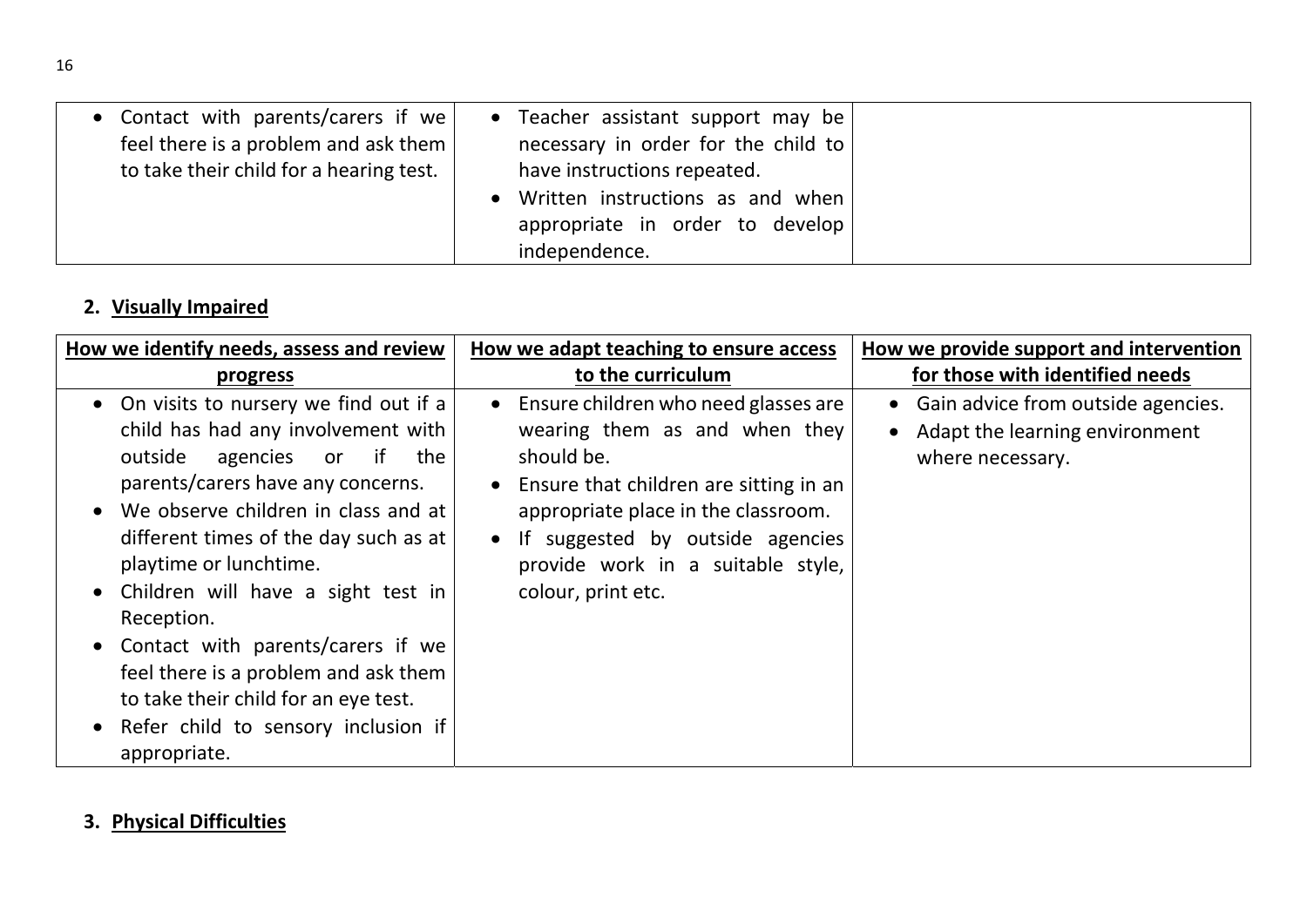| How we identify needs, assess and review                                                                                                                                                                                                                                                                                                                                                                                                                                                                                                           | How we adapt teaching to ensure access                                                                                                                                                                                                                                                                                                                                                                                                                                                                                                                                                                                                               | How we provide support and intervention                                                                                                                                                     |
|----------------------------------------------------------------------------------------------------------------------------------------------------------------------------------------------------------------------------------------------------------------------------------------------------------------------------------------------------------------------------------------------------------------------------------------------------------------------------------------------------------------------------------------------------|------------------------------------------------------------------------------------------------------------------------------------------------------------------------------------------------------------------------------------------------------------------------------------------------------------------------------------------------------------------------------------------------------------------------------------------------------------------------------------------------------------------------------------------------------------------------------------------------------------------------------------------------------|---------------------------------------------------------------------------------------------------------------------------------------------------------------------------------------------|
| <b>progress</b>                                                                                                                                                                                                                                                                                                                                                                                                                                                                                                                                    | to the curriculum                                                                                                                                                                                                                                                                                                                                                                                                                                                                                                                                                                                                                                    | for those with identified needs                                                                                                                                                             |
| On visits to nursery we find out if a<br>child has had any involvement with<br>the<br>outside<br>agencies<br>if<br><b>or</b><br>parents/carers have any concerns.<br>We observe children in class and at<br>different times of the day such as at<br>playtime or lunchtime.<br>We look at the progress the child is<br>making<br>the<br><b>EYFS</b><br>against<br>development matters stages of<br>the<br>development<br>national<br>or<br>curriculum.<br>Liaise with any outside agency<br>already involved with the child i.e.<br>paediatrician. | • Provide suitable equipment for the<br>children on the advice of outside<br>agencies.<br>Ensure<br>that<br>the<br>learning<br>$\bullet$<br>environment is suitable for the child<br>i.e. free from clutter.<br>Ensure that tables and chairs are the<br>correct size for the child.<br>• Provide the chance to take part in<br><b>PE</b><br>regular<br>sessions<br>with<br>differentiated<br>appropriately<br>activities.<br>In EYFS and KS1 there is the<br>opportunity for weekly Woodland<br>School sessions which encourage the<br>development of a range of physical<br>skills.<br>Activities such as Cool Kids in order to<br>develop skills. | Referral to relevant outside agencies<br>such as Occupational Therapy.<br>Staff trained in delivering the 'Cool<br>Kids' programme.<br>Teaching assistant support as and<br>when necessary. |

#### Medical Conditions

The Children and Families Act 2014 places a duty on maintained schools and academies to make arrangements to support pupils with medical conditions. Individual healthcare plans will normally specify the type and level of support required to meet the medical needs of such pupils. Where children and young people also have SEND, their provision is planned and delivered in a co-ordinated way and where necessary with an Education Healthcare Plan (EHCP).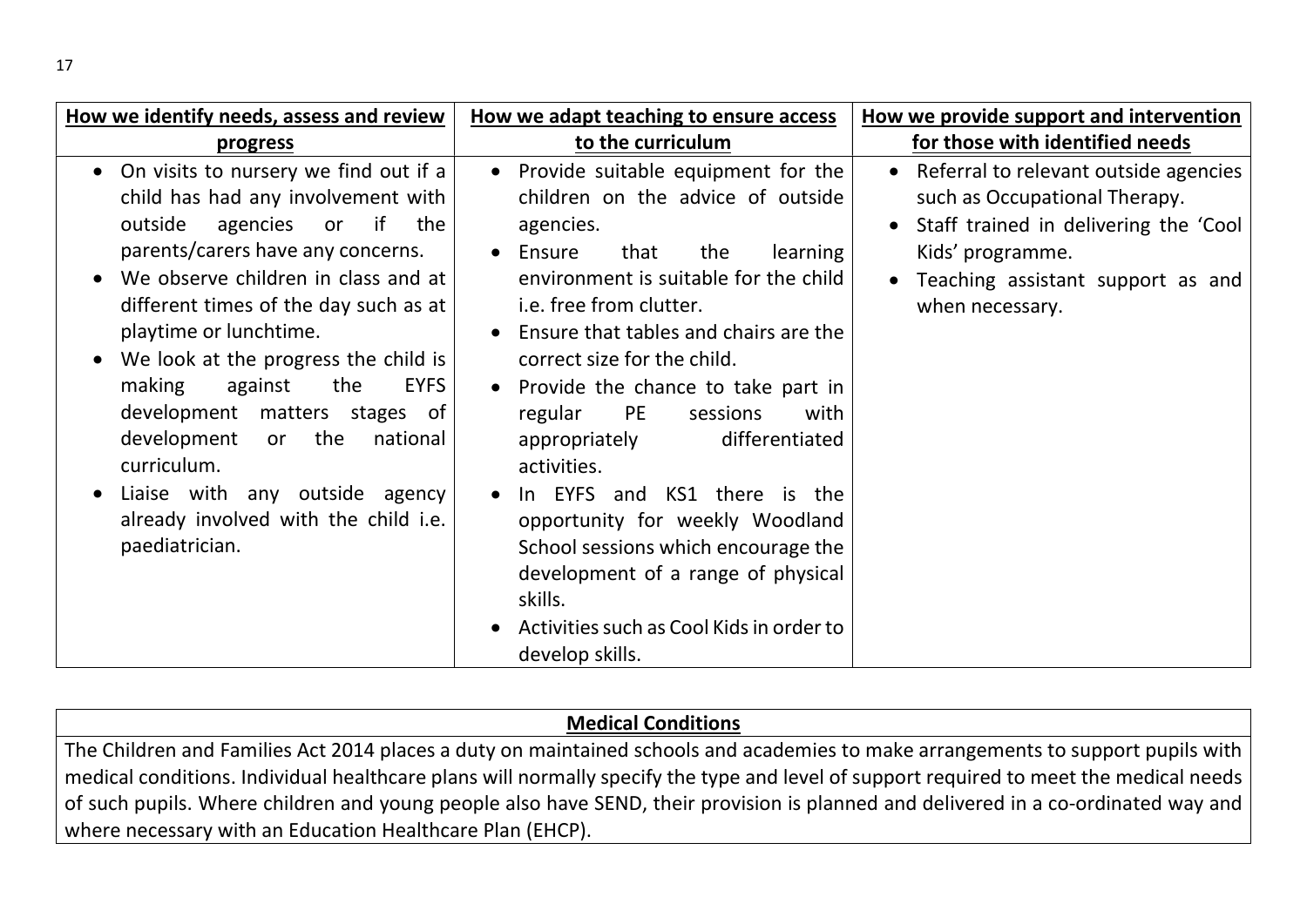#### Children in Hospital

When children are in hospital or have long periods at home due to medical needs the school will liaise with other agencies and professionals, as well as parents/carers, to ensure good communication and effective sharing of information. This will enable optimum opportunities for educational progress and achievement.

#### How we involve parents and carers in the assessment and review process

- Parents and carers are notified if there are any concerns through a meeting with their child's class teacher and, in some cases, the SENDCO.
- We talk through the steps that we would like to take.
- If deemed necessary, we gain permission to refer a child to a relevant outside agency.
- Parents/carers are notified of academic progress.
- The opinions of parents/carers are taken into account.
- Parents/carers are involved with the development of any paperwork and the review process.
- Reports from outside agencies are shared and discussed with parents/carers.
- Resources and approaches that could be used at home are shared with parents/carers.
- When a child is in care, the carers are accorded the same rights and responsibilities as parents.

#### How we involve pupils with Special Educational Needs and Disabilities in the assessment and review process

- Children play an important part when it comes to writing their child friendly one-page profile and other relevant paperwork.
- Children are involved with the review process of their child friendly one-page profile as well as other relevant paperwork.
- SMART targets are shared with the children and children know if/when they have achieved their targets.

### How we assess and evaluate the effectiveness of our SEND provision and how we involve parents/carers and pupils in this process.

The progress pupils are making provides evidence of the effectiveness of SEND provision.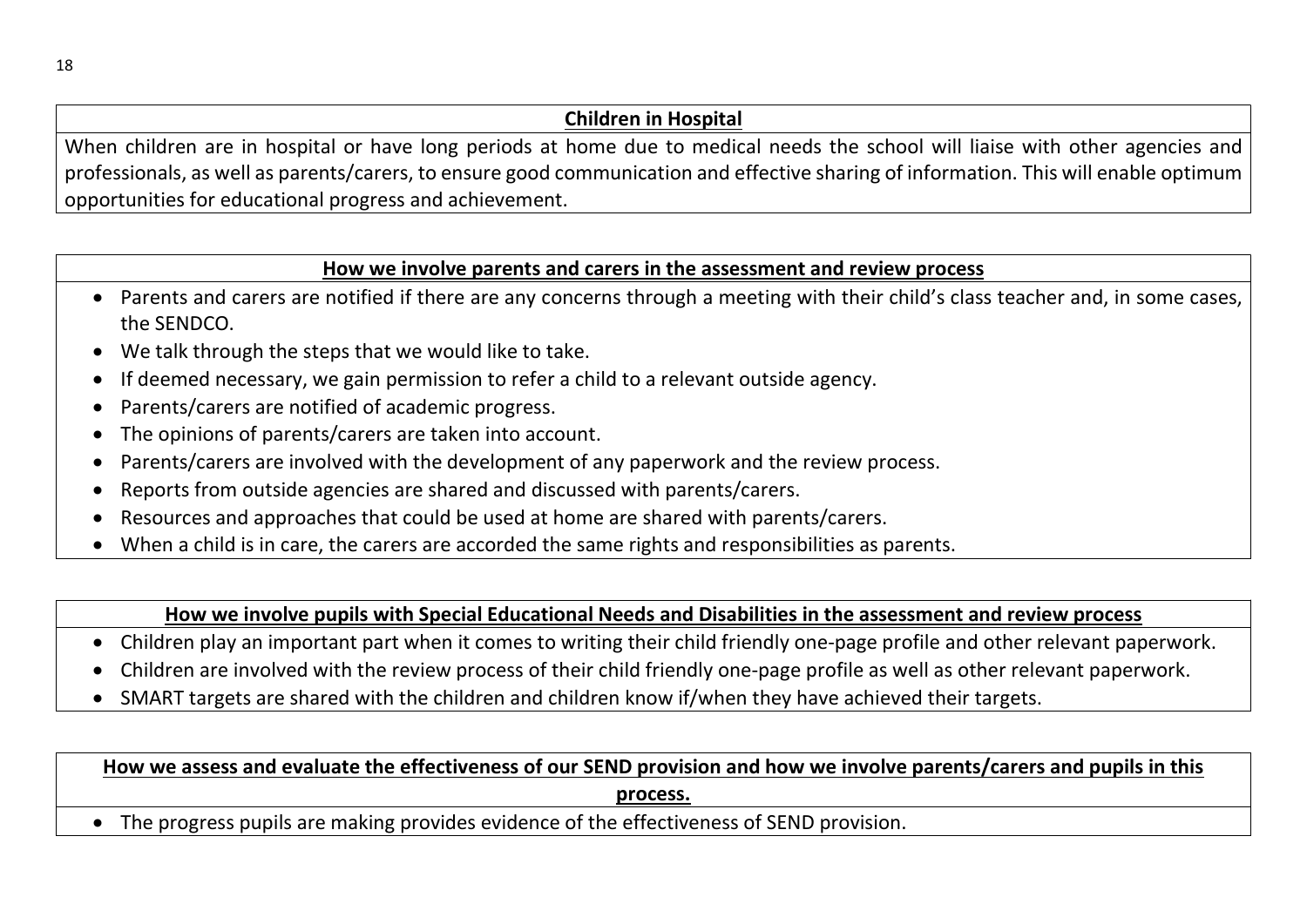- Targets for children are SMART (Specific, Measurable, Achievable, Relevant, Timely) parents/carers are involved in the setting of and reviewing of these targets.
- Learning walks by the Head Teacher, SEND Governor and SENDCO.
- Monitoring visits.
- Feedback from outside agencies.
- Interventions are monitored and the impact they are having is monitored.
- Every child with SEND has their own provision map.
- Pupils and parents are consulted on various aspects.
- Regular additional meetings with parents/carers of children on the SEND register.
- Lesson observations.
- Children are closely monitored and involved in order to ensure that they are happy.
- When a child is in care, the carers are accorded the same rights and responsibilities as parents.

#### How we ensure access for all of our pupils

#### Please see:

- Equality Policy
- Accessibility Plan
- SEND Policy

What activities are available to our pupils with Special Educational Needs and Disabilities (Some of these may be impacted by Covid-19)

- Cool Kids
- After school clubs including Gymnastics, Running Club and Global Club (these are currently not taking place due to covid-19).
- Residential visits in Year 5 and Year 6.
- Opportunity to learn how to play a musical instrument including piano, drums, guitar, trumpet etc.
- Choir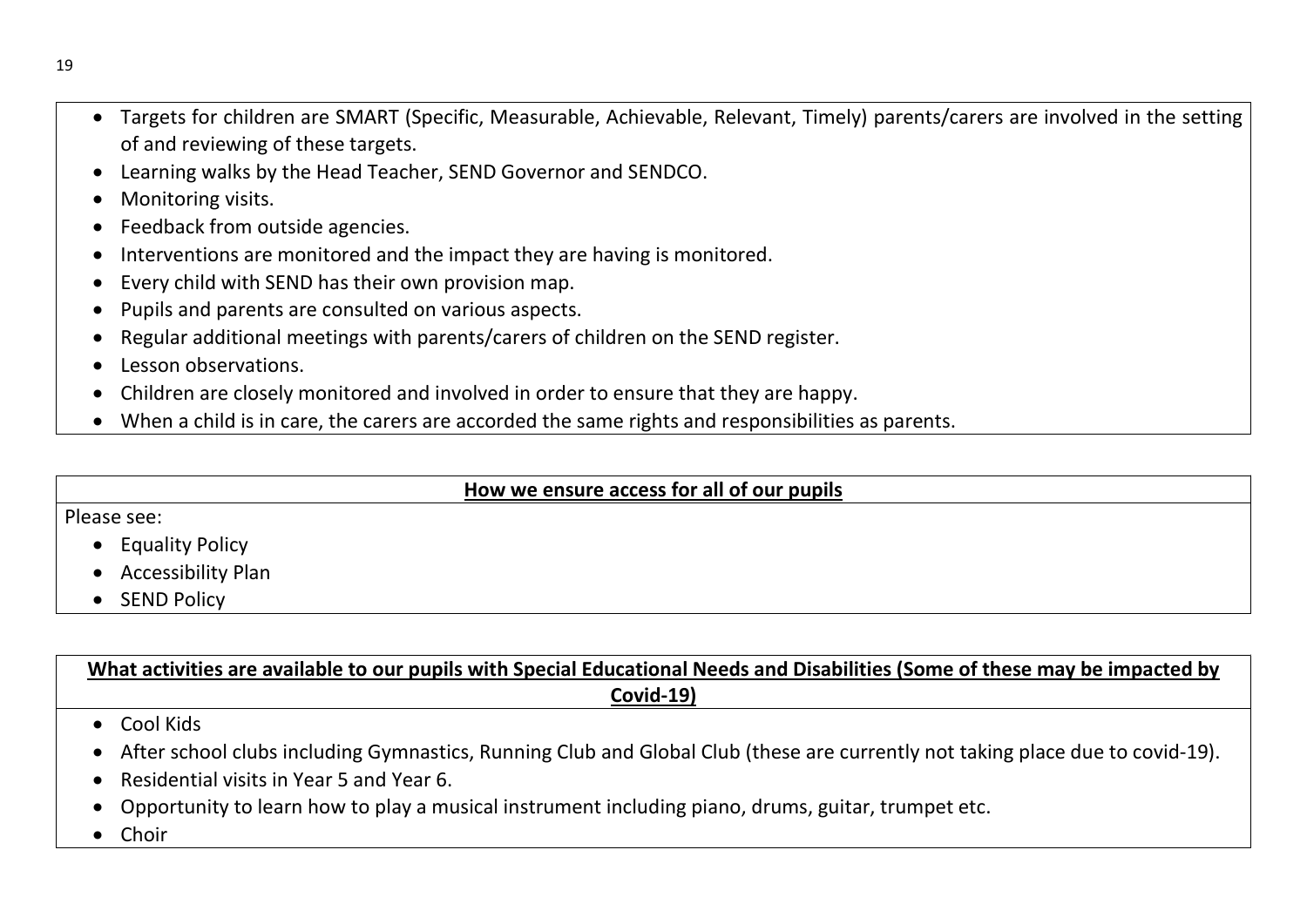#### • School Council

#### What support is available for pupils with Special Educational Needs and Disabilities

- Support from highly trained and supportive staff.
- Access to a broad and balanced curriculum which is tailored to suit individual needs.
- Pupils are referred to appropriate outside agencies as and when it is deemed necessary.
- Pupils are involved with writing their child friendly one-page profile and setting relevant targets.
- Pupils have access to relevant equipment and resources as and when necessary.
- Schools ensure that families are involved in the process and that they are supported appropriately including signposting them to relevant outside agencies.
- Castlefields works hard to provide a caring and supportive environment where children's achievements and contributions are highly valued.

## What training have our teachers and other staff had to enable them to support pupils with Special Educational Needs and Disabilities effectively?

- SENDCO completed the NASENCO (National Accreditation of SENCOs) award in January 2017.
- SENDCO attends termly network meetings and any other relevant courses which will help to keep school up to date with current practice.
- Autism awareness training.
- Specially trained SEND Support Teaching Assistants such as in Emotional Literacy Support (ELSA)
- 'Solihull Approach to Parenting' support programme.
- Intervention programme for development of organisational and motor skills; Cool kids.
- Intervention programme for development of a fluid handwriting style: Kinetic handwriting.
- Intervention programme for basic skills development in numeracy.
- Intervention programme for catch-up phonics and basic skills development for reading and writing.
- Training and feedback from the LSAT.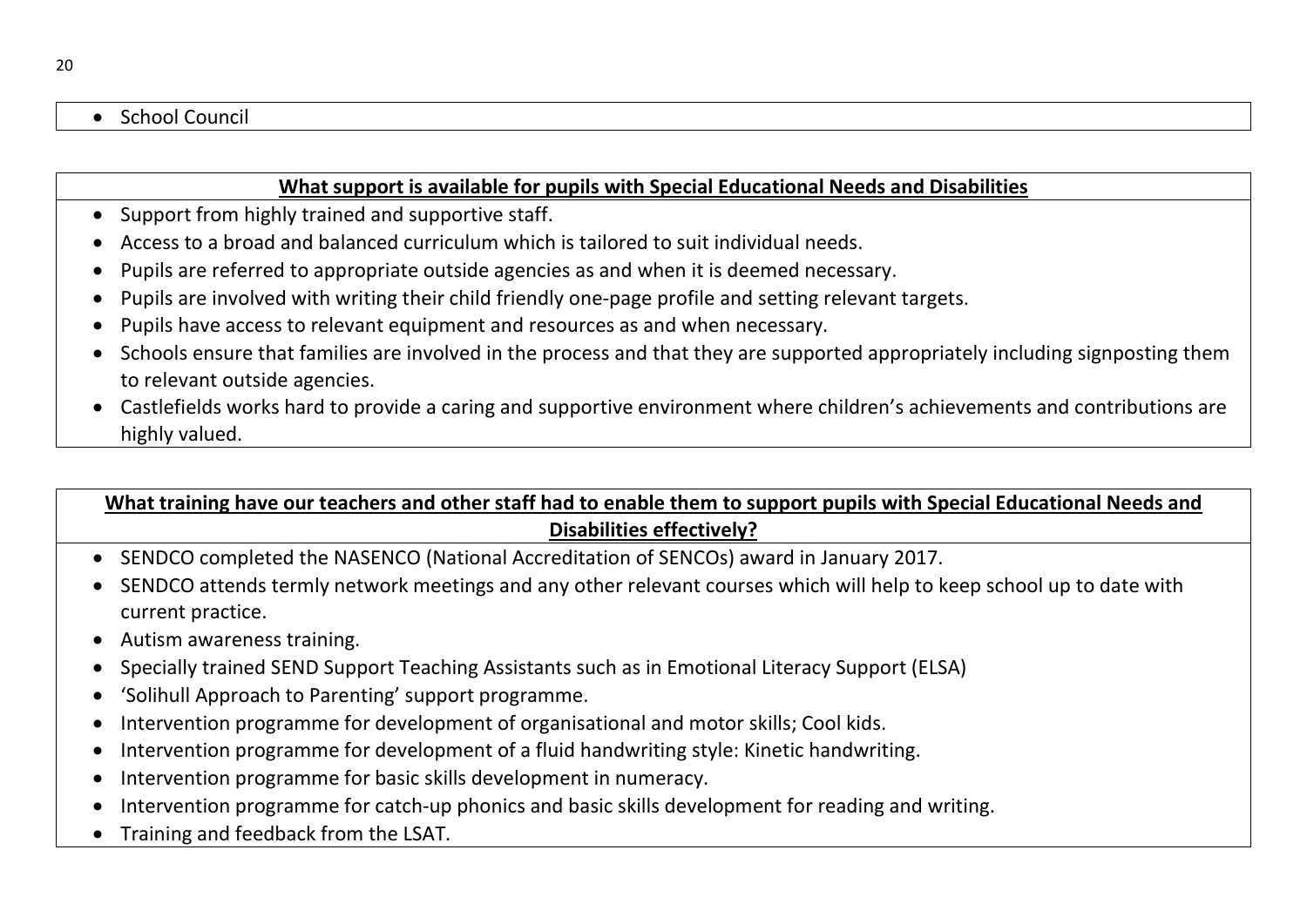- Training and feedback from the Educational Psychology Service Advice.
- Training and feedback from Woodlands Outreach support (Autism Spectrum Disorder & Behaviour).
- ELSA training and resources.
- No Worries training.
- ELKLAN training.
- E safety.
- Early help training.
- Advice from sensory inclusion services.
- Visits and supports from outside agencies such as SALT, OT, LSAT, EP, MAPA
- Teachers and teaching assistants work alongside outside agencies and carry out follow up work based on what they have been shown by the specific agency.

## How we obtain the services, provision and equipment required by our pupils with Special Educational Needs and Disabilities

We refer children to the following services:

- LSAT
- Woodlands outreach service- learning behaviour and ASD
- Educational psychologist
- Sensory inclusion
- Education welfare officer
- Speech and language therapy services
- Occupational therapist
- Bee-U (previously CAMHS)
- TMBSS (Tuition, Medical and Behaviour Support Service)

Following a referral we act on advice provided by the outside agency

## How we support the emotional and social development of our pupils with Special Educational Needs and Disabilities

We recognise that some children have extra emotional and social needs that need to be developed and nurtured. These needs can manifest themselves in a number of ways, including behavioural difficulties, anxiousness, and being uncommunicative. All classes teach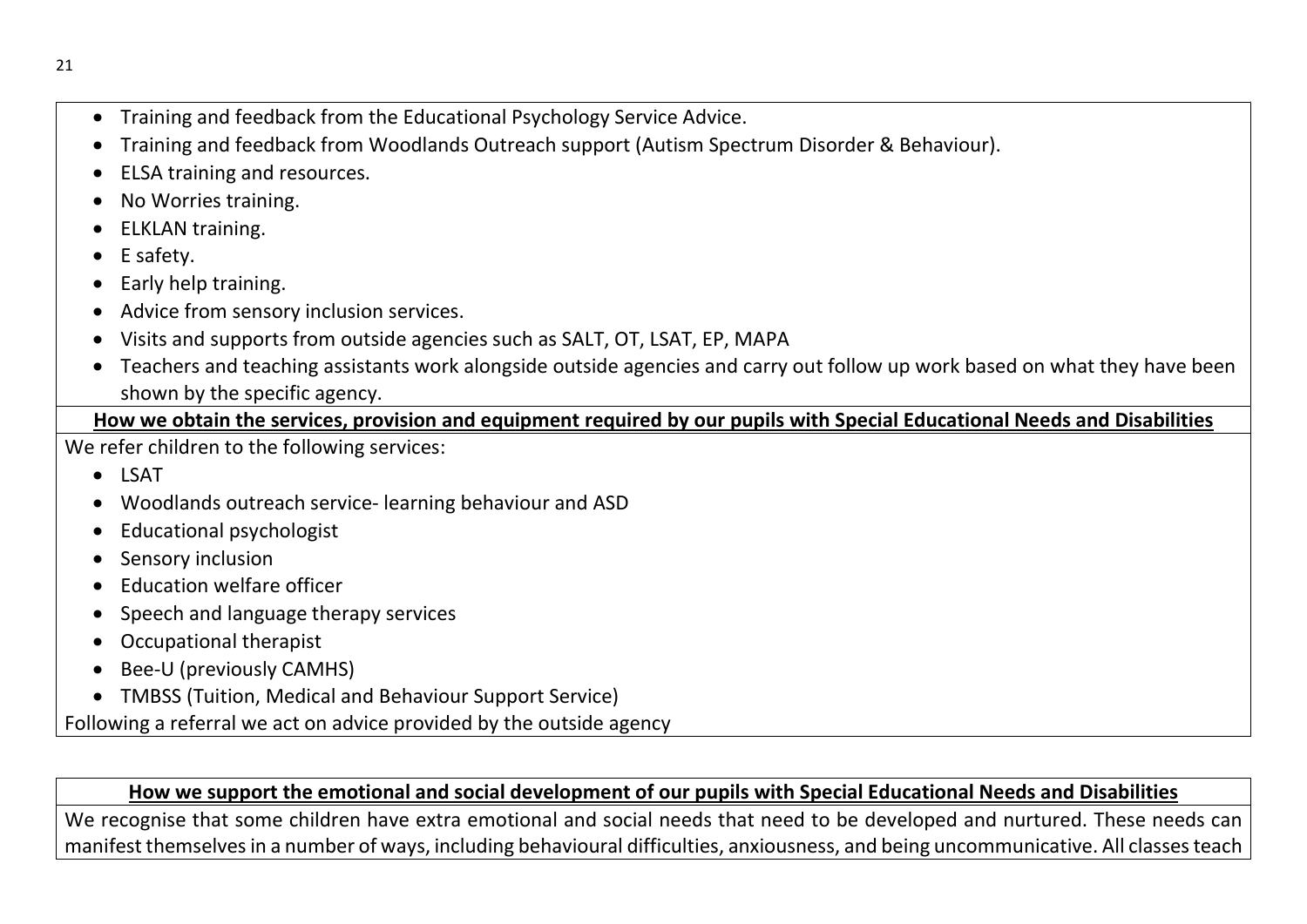lessons based on the PSHE (Personal, Social, Health end Economic education) curriculum to support this development. However, for those children who find aspects of this difficult we offer things such as.

• 1:1 work with our specially trained Emotional Literacy Support Assistant (ELSA).

• Nurture groups.

- Lunchtime and playtime support through planned activities and groups.
- Liaise with the school nurse for support and advice for children and families.
- Supporting children in lessons as and when necessary.
- Have an inclusive and supportive atmosphere which values children and celebrates all kind of achievement.
- See the anti-bullying policy for more information.

If you have any questions, concerns, complaints or compliments about our provision for pupils with Special Educational Needs and **Disabilities** 

Any parent or carer who is dissatisfied with any aspect of SEND provision should first seek to discuss this with the class teacher or the SENDCO and following this with the Headteacher or member of SLT. If concerns are not resolved, then the Governors should be contacted.

Mrs R Lee-Head Teacher head@castlefields.org.uk

Mrs L Shingler-SENDCO l.shingler@castlefields.org.uk

Mrs J Snead - SEND Governor

Contact-01746 764072

Email- admin@castlefields.org.uk

#### Frequently Asked Questions

My child is having extra help. What does this mean?

Extra help for children is categorised as either Wave 1, Wave 2 or Wave 3:

- Wave 1 relates to inclusive, quality first, whole class teaching.
- Wave 2 involves provision such as small group interventions to accelerate progress and enable children to work at age related expectations.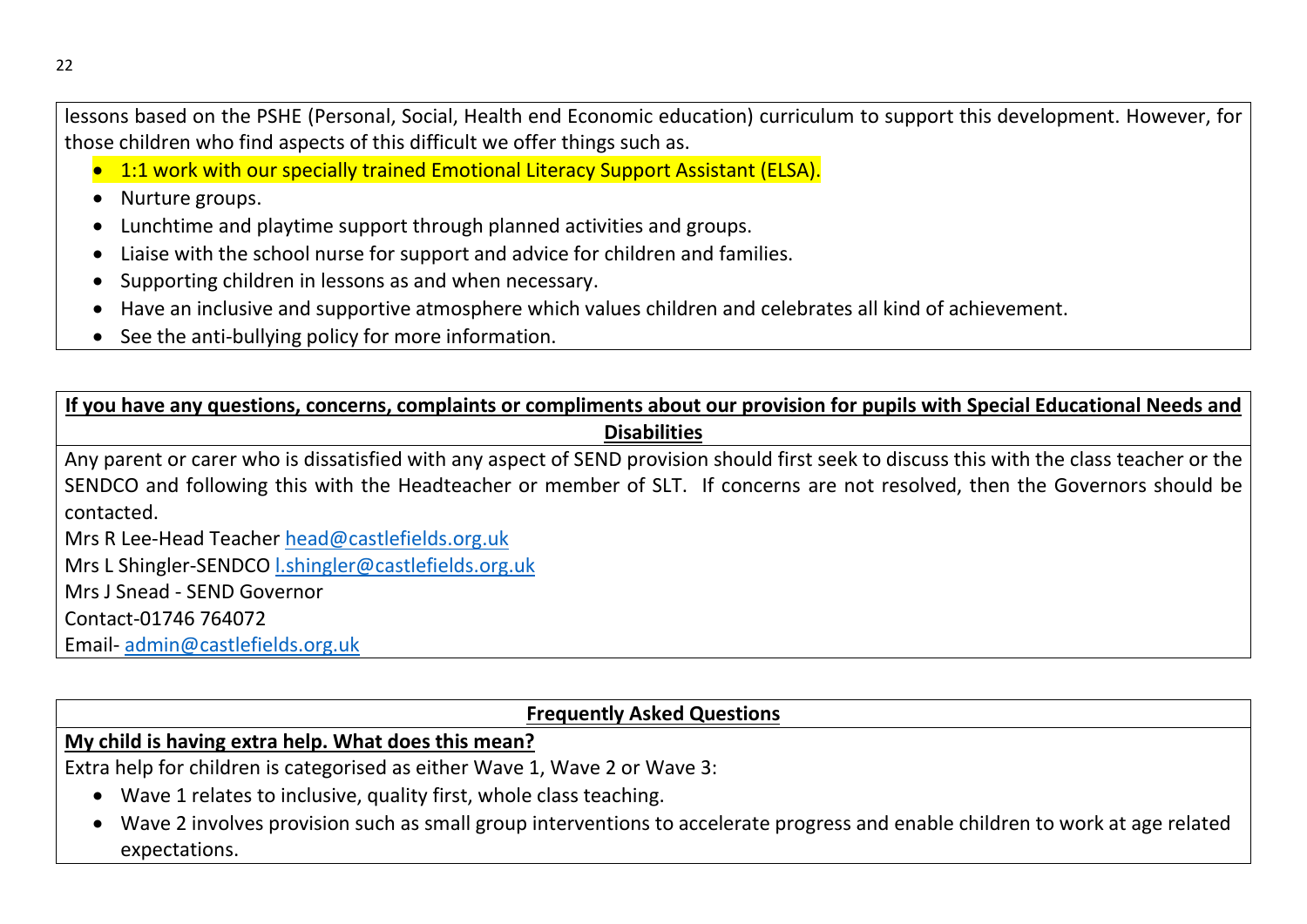Support at Wave 3 involves highly personalised provision to enhance the progress of individual pupils where Waves 1 and 2 on their own are not having the desired effect. This involves focused teaching activities which tackle fundamental errors, misconceptions and gaps in knowledge or understanding that are preventing progress.

Wave 2 support at Castlefields often comes in the form of specific work within a smaller group of children. This group work, often referred to as an Intervention group by schools, may be

run either inside or outside of the classroom and could be run by either a teacher or teaching assistant. These intervention groups will focus on the area of difficulty observed. Most children experiencing some difficulty will initially be offered small group intervention programmes and whilst parents will be kept informed the child will not necessarily be deemed to have SEND status. A personal provision map and a Plan Do Review form is begun which identifies any interventions and travels with the child throughout their learning journey at school. Parents and children are encouraged to contribute and, if requested, will be given ideas to help at home. The success of these interventions is reviewed at least termly and in many cases allows the children engaged in the programme to catch up with their peers through accelerated progress.

Children who require wave 3 intervention often need individual support. This is usually determined by advice from an appropriate outside agency and is specifically tailored to the child's needs. Children receiving Wave 3 support are, usually, on the SEND register and as well as the provision map will have their own pupil centred plan, a one-page pupil profile and a more detailed assess, plan, do, review document which ensures a graduated approach to their education and provides an additional monitoring tool. Children with an Education Health Care Plan (EHCP) will also be part of the wave 3 intervention.

#### What is SEND Support?

This means your child has been identified by the class teacher as needing some extra specialist support in school from an outside professional. We work closely with Local Authority central services such as the Educational Psychology, Occupational Therapy or Sensory Service (for students with a hearing or visual need) and Outside agencies such as the Speech and Language therapy (SALT) Service. Learning Support Advisory Teachers (LSAT) or Autism Spectrum Disorder (ASD) Specialist Outreach Team (e.g. Woodlands Outreach). We arrange times for Parents/ Carers to discuss findings with the professional involved and are always willing to meet to discuss recommendations in detail. Reports from the relevant personnel are used to shape individual programmes for the pupils who may need further classroom adjustments and 1:1 tuition to meet their needs. Children at all stages in their school career are encouraged to contribute their own thoughts about what works well for them and what support helps them to progress. They are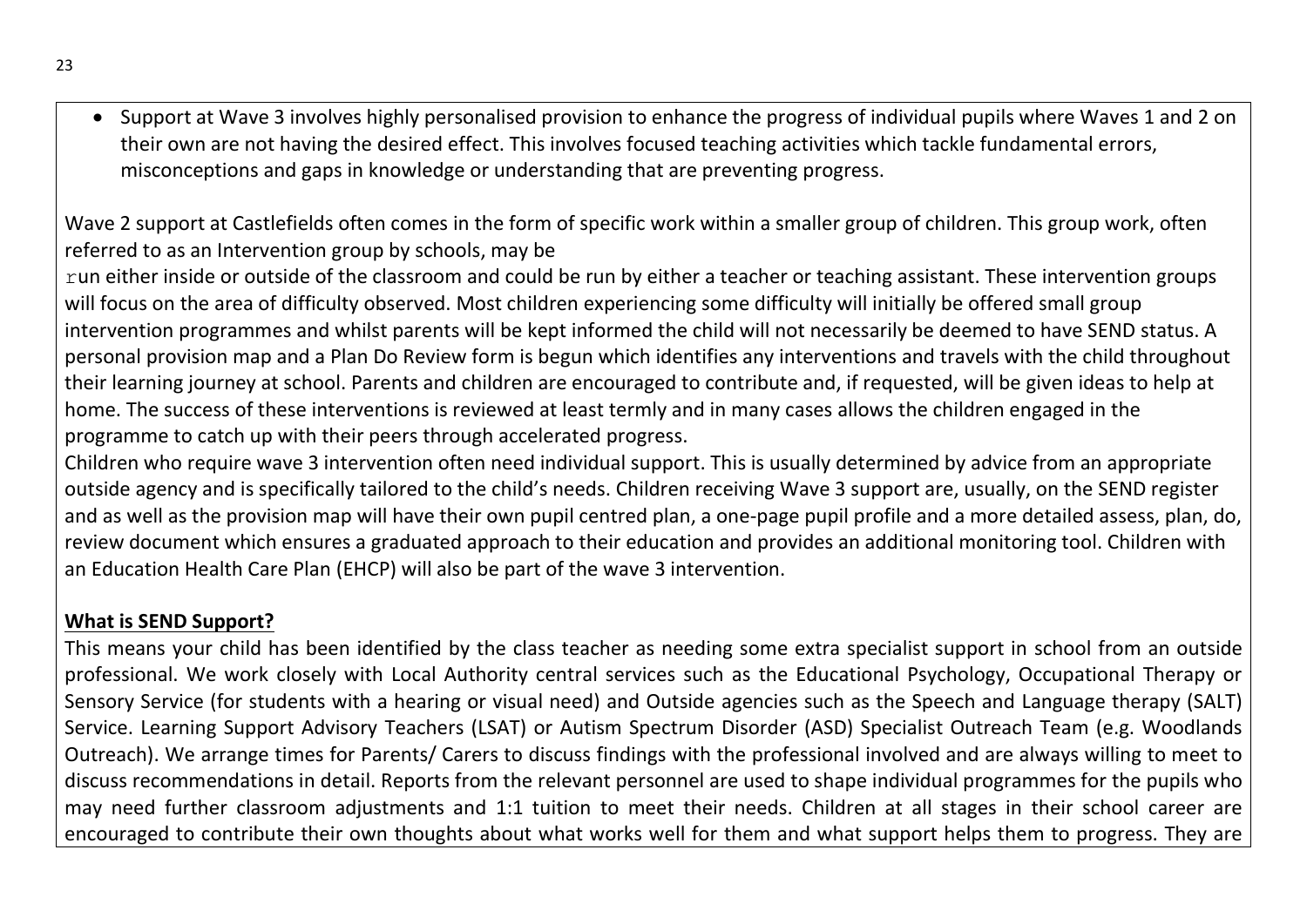encouraged to help to set their own targets. We use pupil profiles for children with SEND status to ensure that everyone working with the child has as fully rounded a picture of the child as possible. These will also identify the steps needed to make progress and the strategies and personnel involved.

## What is an EHCP?

An Education Health Care Plan (EHCP) has replaced the Statement of Special Educational needs. This is for children with severe learning needs or medical needs (including mental health). Assessment criteria is available on the Shropshire Send Local offer website. Any child with learning needs will typically be approximately 2 years behind his or her peers. An EHCP is determined by a panel of experts and once determined specifies the desired outcomes of the plan and the hours allocated to help the child reach their targets.

### What is the graduated support pathway (GSP)?

The graduated support pathway funding provides schools with the opportunity to explore different ways to best support your child. This top up funding is meant for short term interventions and support and will be reviewed at least yearly. This can sometimes come before an EHCP application or be used instead of an EHCP.

#### What is the graduated response?

Once it has been decided that your child has SEN, a four step process should begin consisting of assess, plan, do and review. This is known as the graduated response.

### How is the support my child is receiving funded?

Funding for SEND in mainstream schools is mainly delegated to the schools' budget. It is the expectation that schools provide support to their pupils with SEND from their SEND budget. Where a pupil requires an exceptionally high level of support that incurs a greater expense, the school can make a request for top up funding such as through the 'Graduated Support Pathway' or by applying for an EHCP. The school will need to be able to demonstrate how it has spent the funding to date and the impact of this as well as demonstrating why further additional funding is required and how it would be used. This additional 'top-up' funding is then paid into the school's budget.

## Will my child receive a personal budget?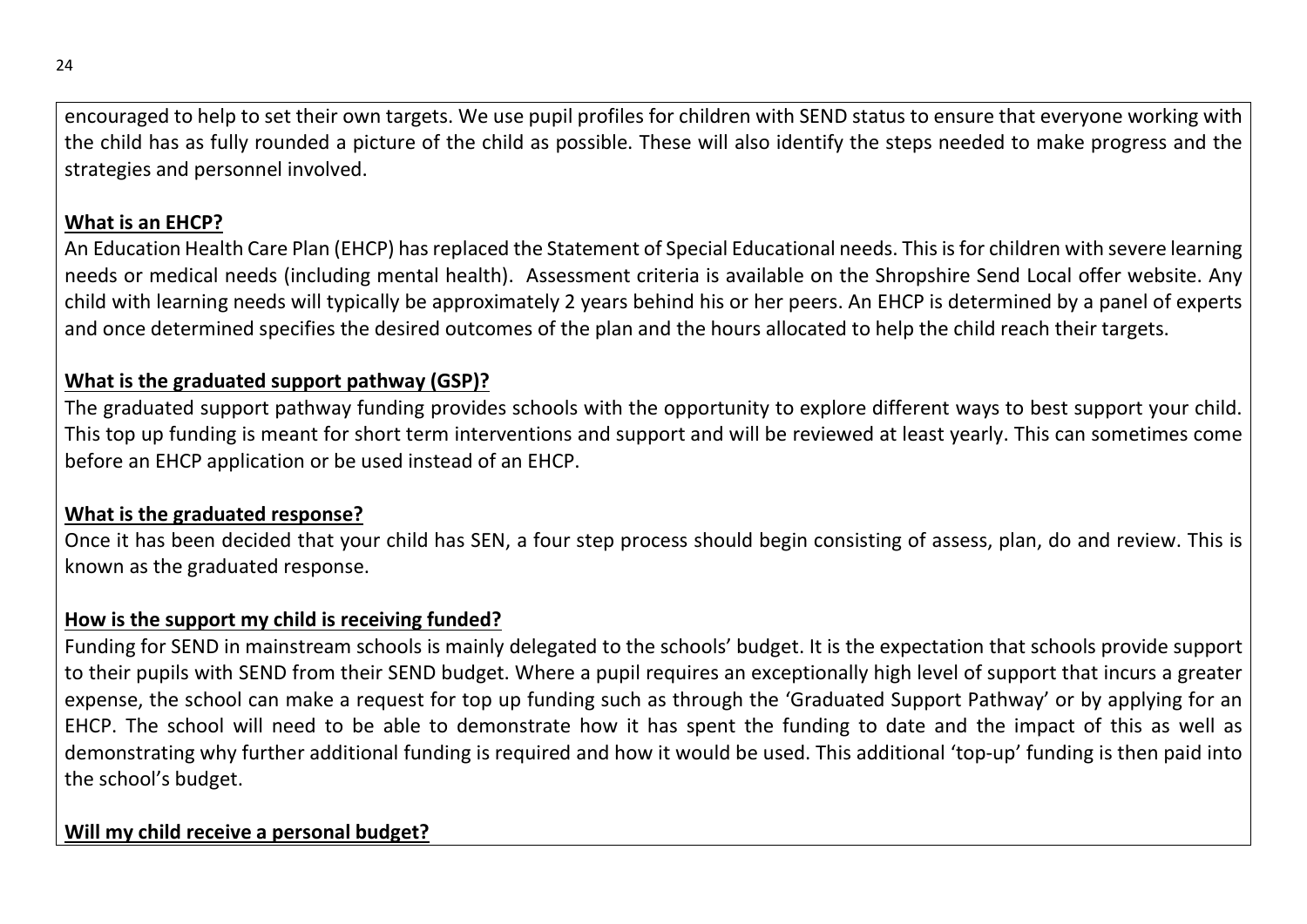Personal Budgets are only available to pupils with an Education, Health and social Care Plan (EHCP). Funding can be made available to parents/carers as a personal budget for them to commission their own provision for their child under certain conditions. Parents/Carers who would like to enquire further about using the personal budget should speak in the first instance to their child's class teacher or the SENDCO.

#### What is Early help?

Occasionally either at parental or school request we may request an Early Help Assessment for your child. Early help is designed to meet the needs of young people from birth to 25 with social, emotional, mental and health needs and allows co-operation between support agencies including Social services, Medical professionals including Mental health workers and Educational professionals (School). This may mean that a different agency than school takes the lead in supporting your family and school to achieve the best outcomes for your child.

#### What support do we have for you as a parent/carer of a child with SEND?

The class teacher is regularly available to discuss your child's progress or any concerns you may have and to share information about what is working well at home and school so similar strategies can be used. The SENDCO/ Head is available to meet with you to discuss your child's progress or any concerns/worries you may have. The SENDCO is available to meet with you to discuss any concerns over specific support for your child. All information from outside professionals will be discussed with you with the person involved directly, or where this is not possible, in a report. Documents such as pupil profiles, pupil centred plans, individual provision maps and assess, plan, do, reviews will be reviewed with your involvement each term. Homework will be adjusted as needed in order to meet your child's individual needs. A home/school contact book may be used to support communication with you, when this has been agreed to be useful for you and your child. Additional support and advice is also available from Shropshire Information and Support Service (IASS).

#### How is Castlefields Primary School accessible to children with SEND?

The whole building is accessible to children with physical disability via ramps on the main doors. There are toilets suitable for disabled users. We ensure that equipment used is accessible to all children regardless of their needs. After school provision is accessible to all children including those with SEND. Extra-curricular activities are accessible for children with SEND.

#### How are the staff in school helped to work with children with SEND?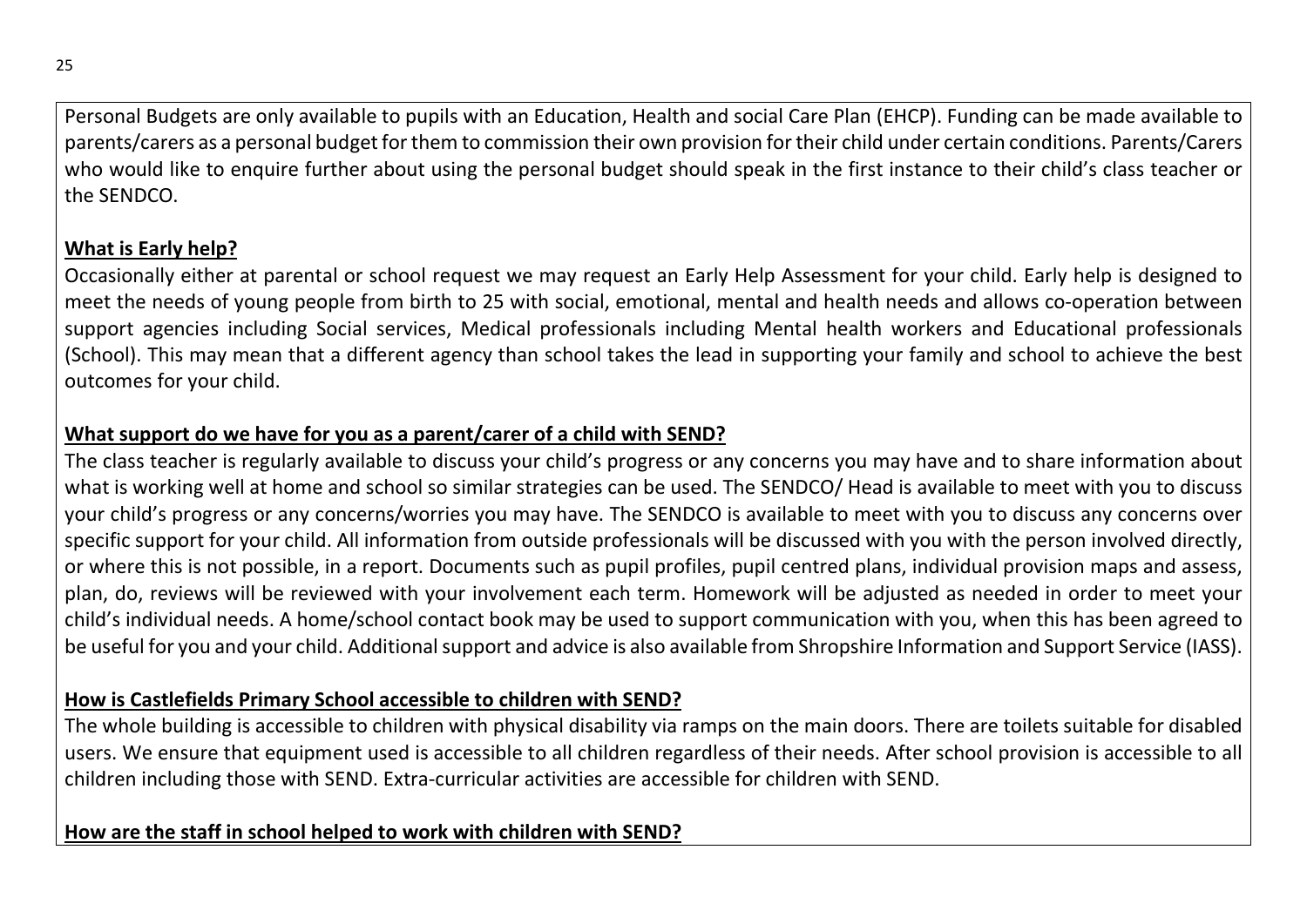The school has a training plan for all staff to improve the teaching and learning of children including those with SEND. This has included whole school training on SEND issues such as Autism Spectrum Disorder and Attachment disorder, specific difficulties (Dyslexia) and Speech and language difficulties. Individual teachers and support staff attend training courses run by outside agencies that are relevant to more specific needs.

#### How will the teaching be adapted for my child with SEND?

Class Teachers plan lessons according to the specific needs of all groups of children in their class, and will ensure that your child's needs are met. Specially trained support staff can adapt the teachers planning to support the needs of your child where necessary. Specific resources and strategies will be used to support your child individually and in groups. Planning and teaching will be adapted on a daily basis if needed to meet your child's learning needs.

### How will the progress of your child be measured in school?

Your child's progress is continually monitored on the school tracking system. His/her progress is reviewed formally against the National Curriculum every term. At the end of each key stage (i.e. at the end of year 2 and year 6) all children are required to be formally assessed using Standard Assessment Tests (SATS). Children on the Special Education Needs and Disabilities Register will have an individual Pupil Profile, pupil centred plan, provision map and an assess, plan, do, review form which will be reviewed with your involvement every term and the plan for the next term made. The progress of children with an EHCP Plan is reviewed at an Annual Review with all adults involved with the child's education. The Head/SENDCO will also check that your child is making good progress within any individual work and in any group that they take part in through learning walks, book trawls and observations etc.

### How is information stored?

Pupil SEND records will be kept in accordance to the DfE guidance contained in "Statutory Policies for schools" (February 2014) https://www.gov.uk/government/uploads/system/uploads/attachment\_data/file/284301/statutory\_schools\_policies.pdf GDPR guidance will be followed.

| Parents and Carers handy guide to SEND acronyms and Vocabulary |                                               |
|----------------------------------------------------------------|-----------------------------------------------|
| ASC/ASD                                                        | Autistic Spectrum Condition/Disorder          |
| ADD/ADHD                                                       | Attention Deficit/ and Hyperactivity Disorder |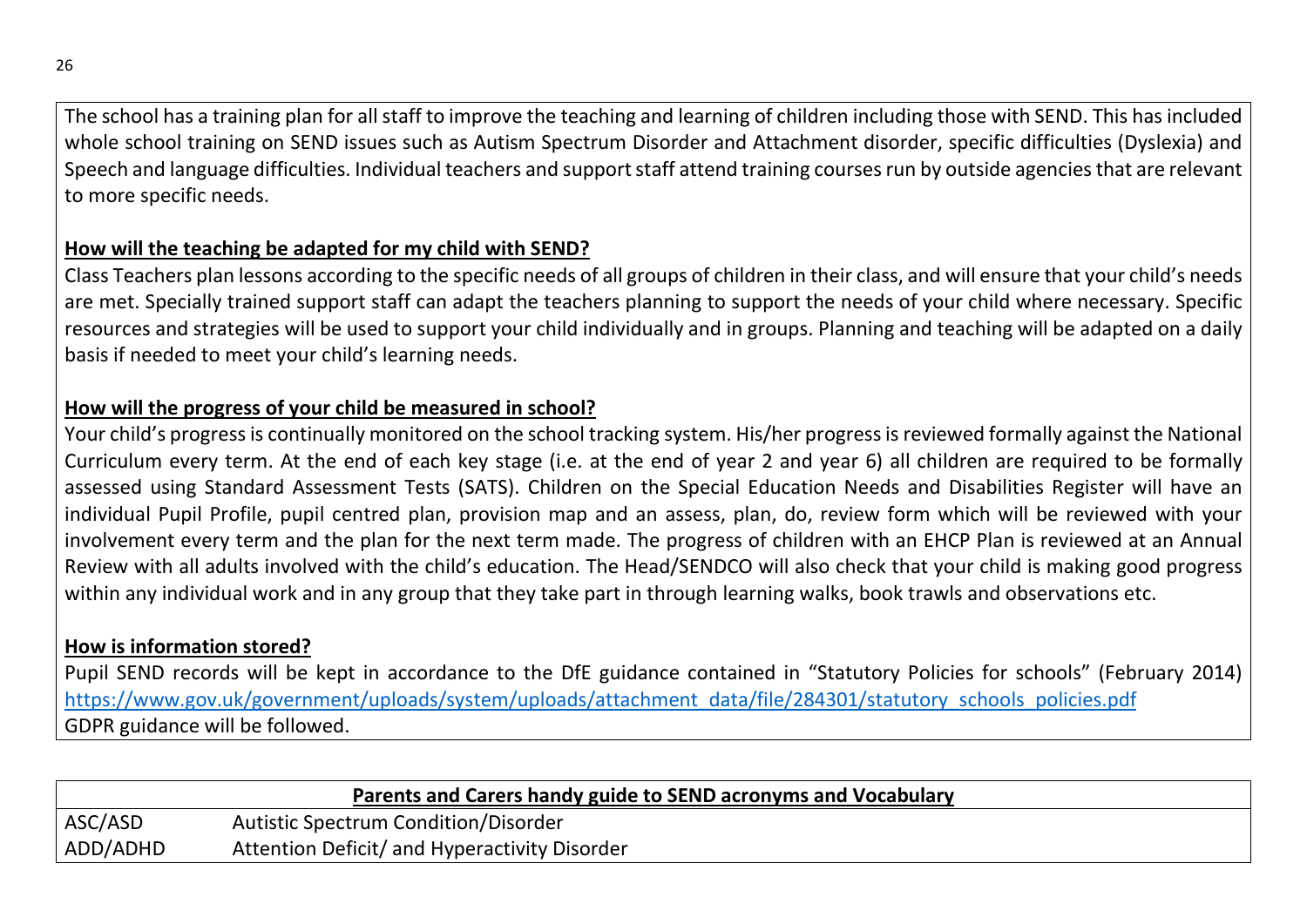| <b>BESD</b>  | Behavioural, Emotional and Social Difficulties                |
|--------------|---------------------------------------------------------------|
| <b>CAMHS</b> | Child and Adolescent Mental Health Service (Now called Bee-U) |
| <b>CAF</b>   | <b>Common Assessment Framework</b>                            |
| <b>CPD</b>   | <b>Continuous Professional Development</b>                    |
| EP           | <b>Educational Psychologist</b>                               |
| <b>EHC</b>   | Education, Health and Care (assessment / plan)                |
| <b>EWO</b>   | <b>Education Welfare Officer</b>                              |
| <b>EHAF</b>  | <b>Early Help Assessment Framework</b>                        |
| <b>GLD</b>   | <b>General Learning Difficulties</b>                          |
| HI           | <b>Hearing Impairment</b>                                     |
| <b>HLTA</b>  | <b>Higher Level Teaching Assistant</b>                        |
| HV           | <b>Health Visitor</b>                                         |
| <b>IBP</b>   | <b>Individual Behaviour Plan</b>                              |
| <b>IDP</b>   | Inclusion Development Programme (SEN training materials)      |
| <b>IEP</b>   | <b>Individual Education Plan</b>                              |
| LA           | Local Authority                                               |
| <b>LSA</b>   | <b>Learning Support Assistant</b>                             |
| <b>MLD</b>   | <b>Moderate Learning Difficulties</b>                         |
| <b>MSI</b>   | Multi-Sensory Impairment                                      |
| <b>NC</b>    | <b>National Curriculum</b>                                    |
| <b>OT</b>    | <b>Occupational Therapy</b>                                   |
| <b>PD</b>    | <b>Physical Disability</b>                                    |
| <b>PMLD</b>  | Profound and Multiple Learning Difficulties                   |
| <b>PYPPS</b> | Parent and Young People Partnership Service                   |
| <b>SCIP</b>  | Social Care in Partnership worker                             |
| <b>SEAL</b>  | Social Emotional Aspects of Learning                          |
| <b>SEND</b>  | <b>Special Educational Needs and Disabilities</b>             |
| <b>SENAS</b> | <b>Special Educational Needs Advisory Service</b>             |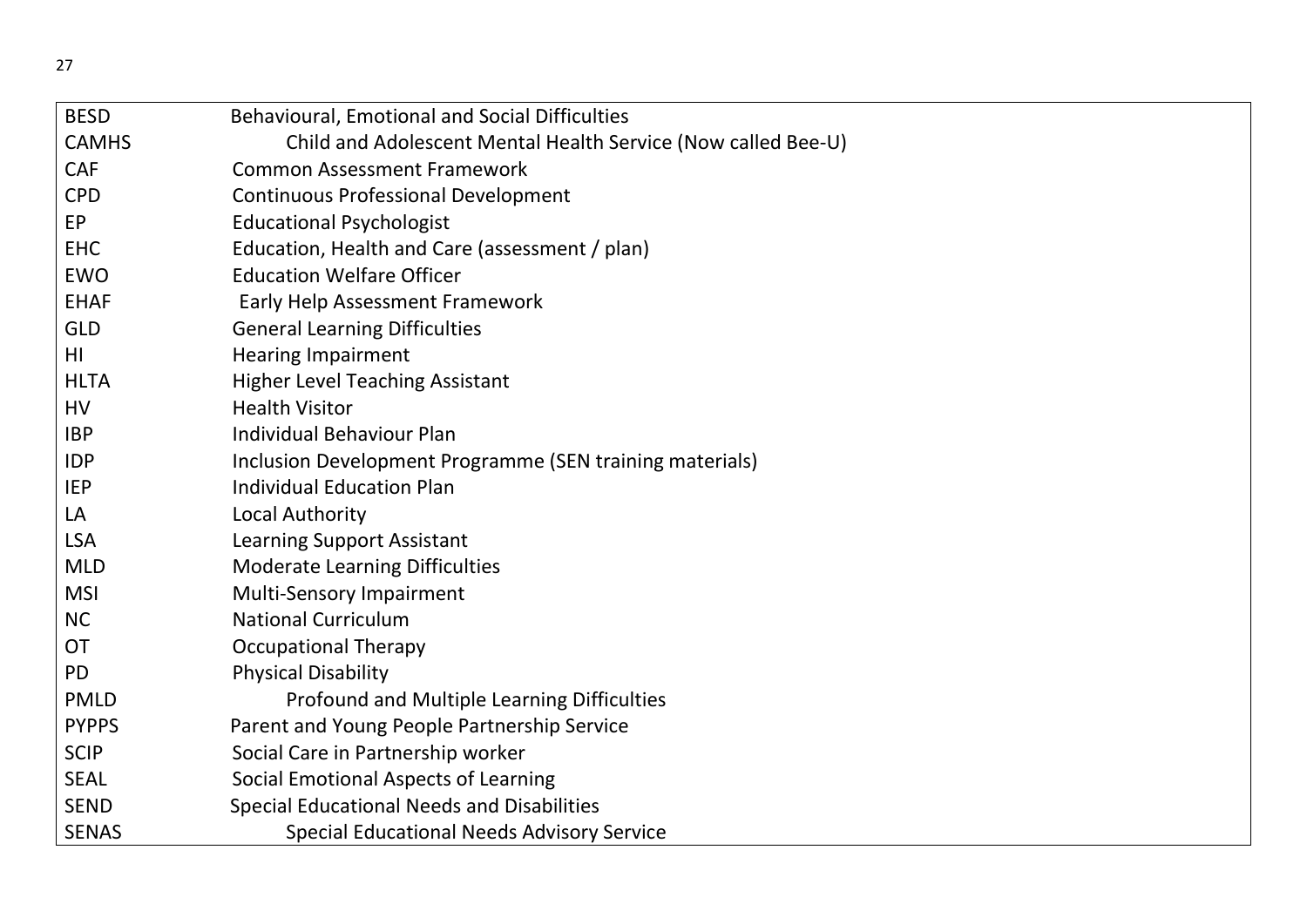| <b>SENDCO</b> | Special Educational Needs and Disabilities Co-ordinator     |
|---------------|-------------------------------------------------------------|
| <b>SLCN</b>   | Speech, Language and Communication Needs                    |
| SLT/SALT      | Speech and Language Therapist                               |
| SpLD          | Specific Learning Difficulties (e.g. Dyslexia, Dyscalculia) |
| <b>SLD</b>    | <b>Severe Learning Difficulties</b>                         |
| <b>TA</b>     | <b>Teaching Assistant</b>                                   |
| VI            | <b>Visual Impairment</b>                                    |
| <b>YOS</b>    | Youth Offending Service                                     |

Graduated approach - where a pupil is identified as having SEND, schools should take action to remove barriers to learning and put effective special educational provision in place. This SEN support should take the form of a four-part cycle (assess, plan, do review) through which earlier decisions and actions are revisited, refined and revised, with a growing understanding of the pupil's needs and of what supports the pupil in making good progress and securing good outcomes.

Graduated Support Pathway. Potential funding available for those children who are between SEND support and EHCP level.

Key Stages - there are five key stages of education:

- Early Years Foundation Stage: birth five years old (end of the Reception year)
- Key Stage 1: years  $1-2$  / ages  $5-7$
- Key Stage 2: years 3-6 / ages 7-11
- Key Stage 3: years 7-9 / ages 11-14
- $\bullet$  Key Stage 4: years 10-11 / ages 14-16

Multi-disciplinary assessment - involving professionals from a range of disciplines (education, social care and health).

Pupil referral unit - provides education for excluded pupils or others who may be out of school for a variety of reasons.